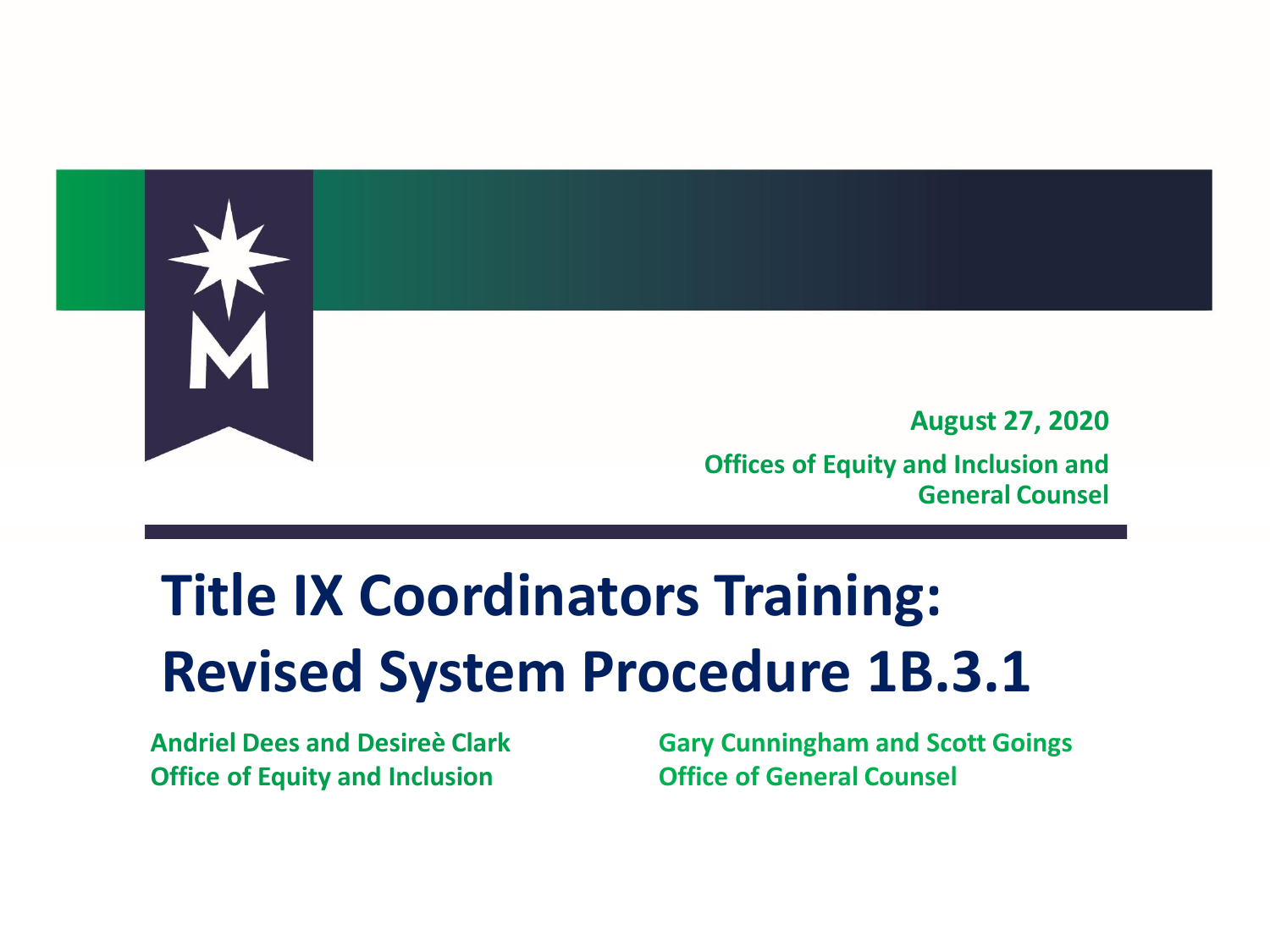# **Outline of Today's Presentation**

- Review key changes to System Procedure 1B.3.1 made to comply with the new Title IX regulations
	- **EXECTE Key definitions.**
	- Intake and Determining what Policy and Procedure to use.
	- **E** Supportive Measures.
	- **EX Some new Investigatory Requirements.**
	- **Example 21 Live Hearing Preparation and Process**
	- **Decision-maker role.**
	- **Advisors.**
- Deeper Dive on Intake Process
- Questions/Discussion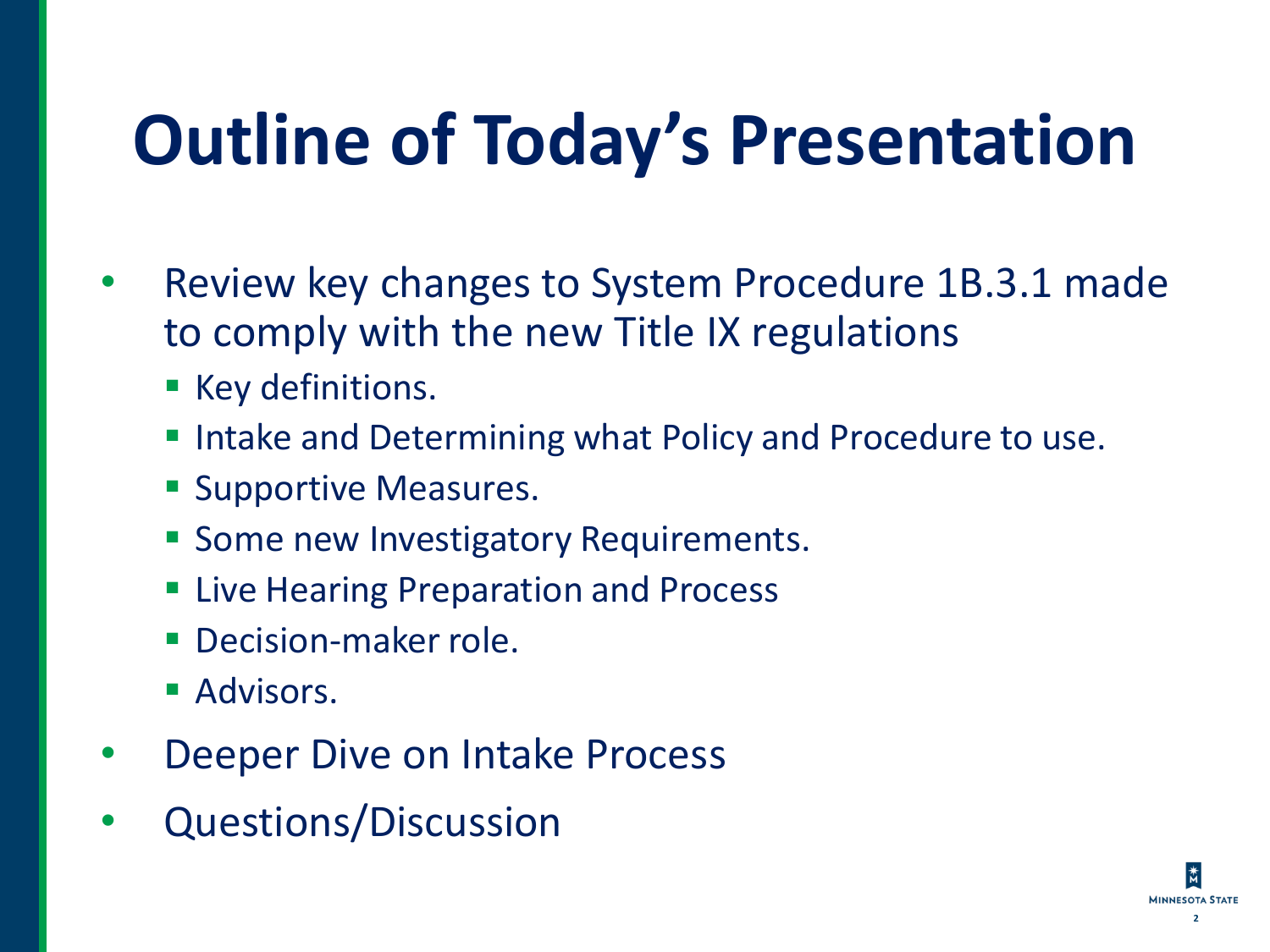#### **What Is Title IX?**

- Title IX is a federal civil rights law enacted to eradicate sex discrimination, in general, in all facets of the educational setting
- By accepting federal funds, institutions agree not to discriminate on the basis of sex or allow the separation of the sexes in curriculum and extracurricular activities, unless permitted by the statute
- Failure to comply may result in liability on the part of the institution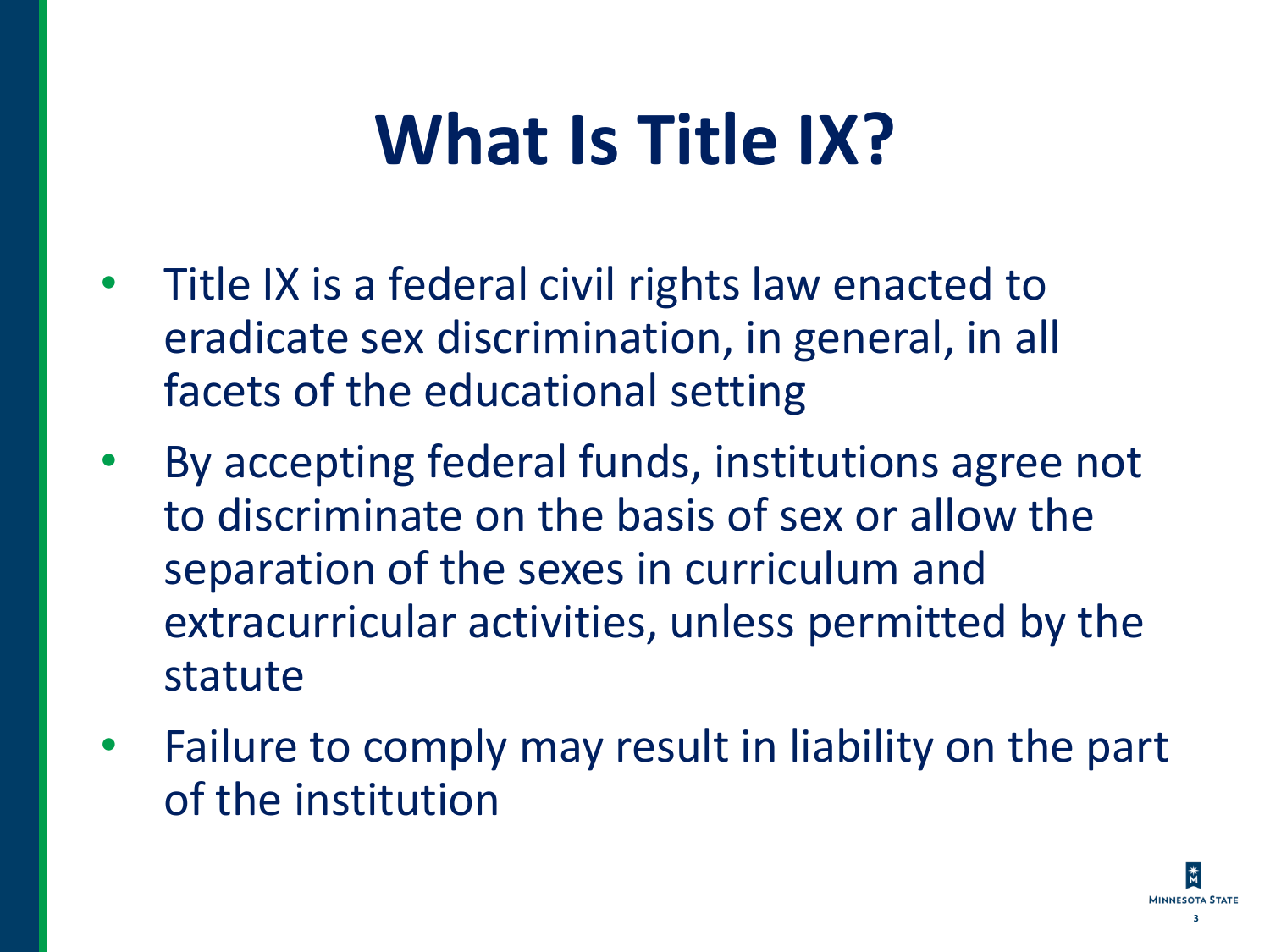## **Title IX**

• No person in the United States shall, on the basis of sex, be excluded from participation in, be denied the benefits of, or be subjected to discrimination under any education program or activity receiving federal financial assistance.

▪ *20 U.S.C. §1681 (1972)*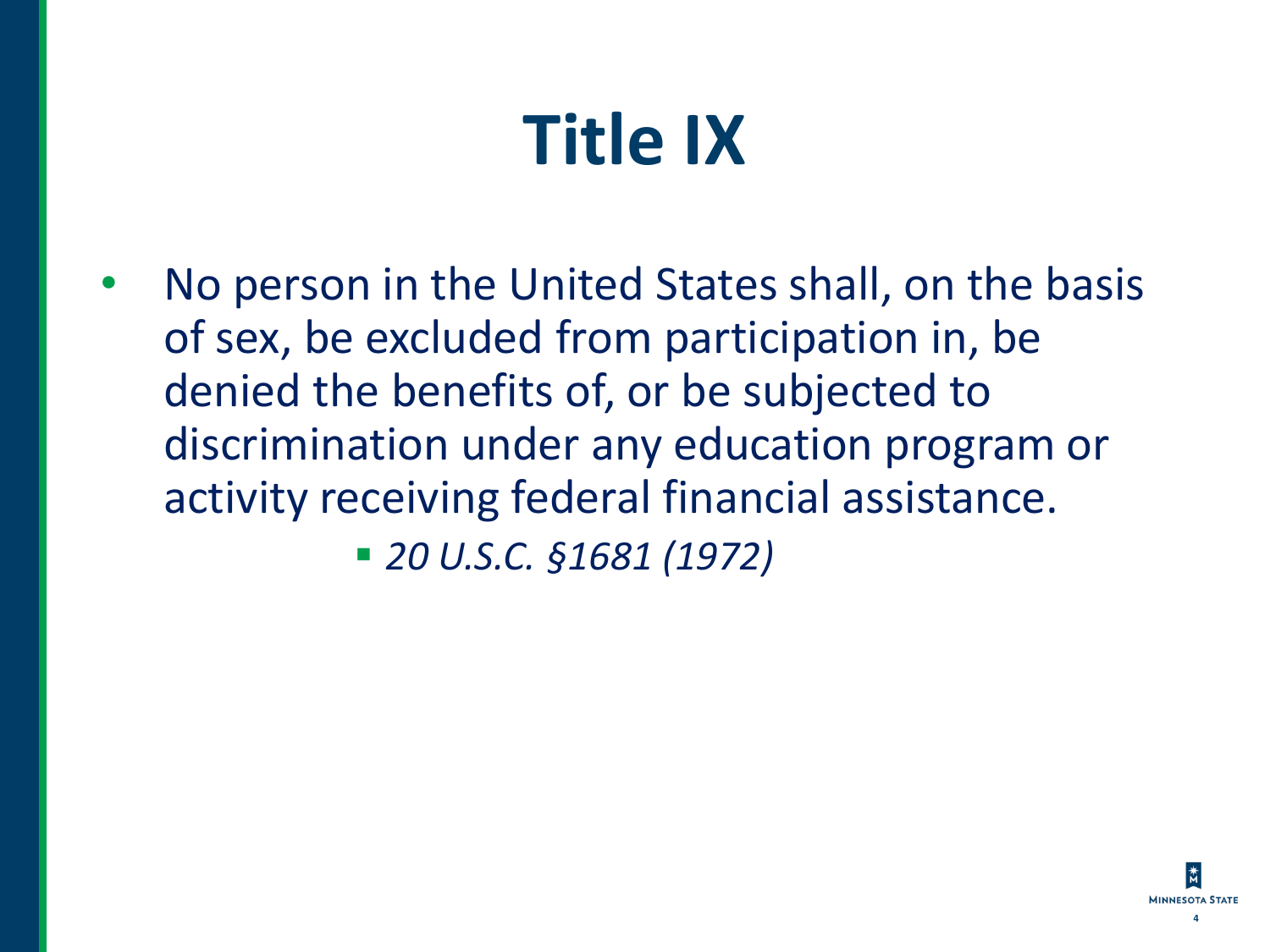#### **Timeline**

- November 16, 2018 US Department of Education (DOE) Notice of Proposed Rule-making
- Proposed rule officially published in the federal register on November 29, 2018
- 60 Day Comment Period = January 28, 2019
- Final Rule = May 6, 2020
- Effective Date = August 14, 2020 (to incidents occurring on or after that date)
- Response = revised System Procedure 1B.3.1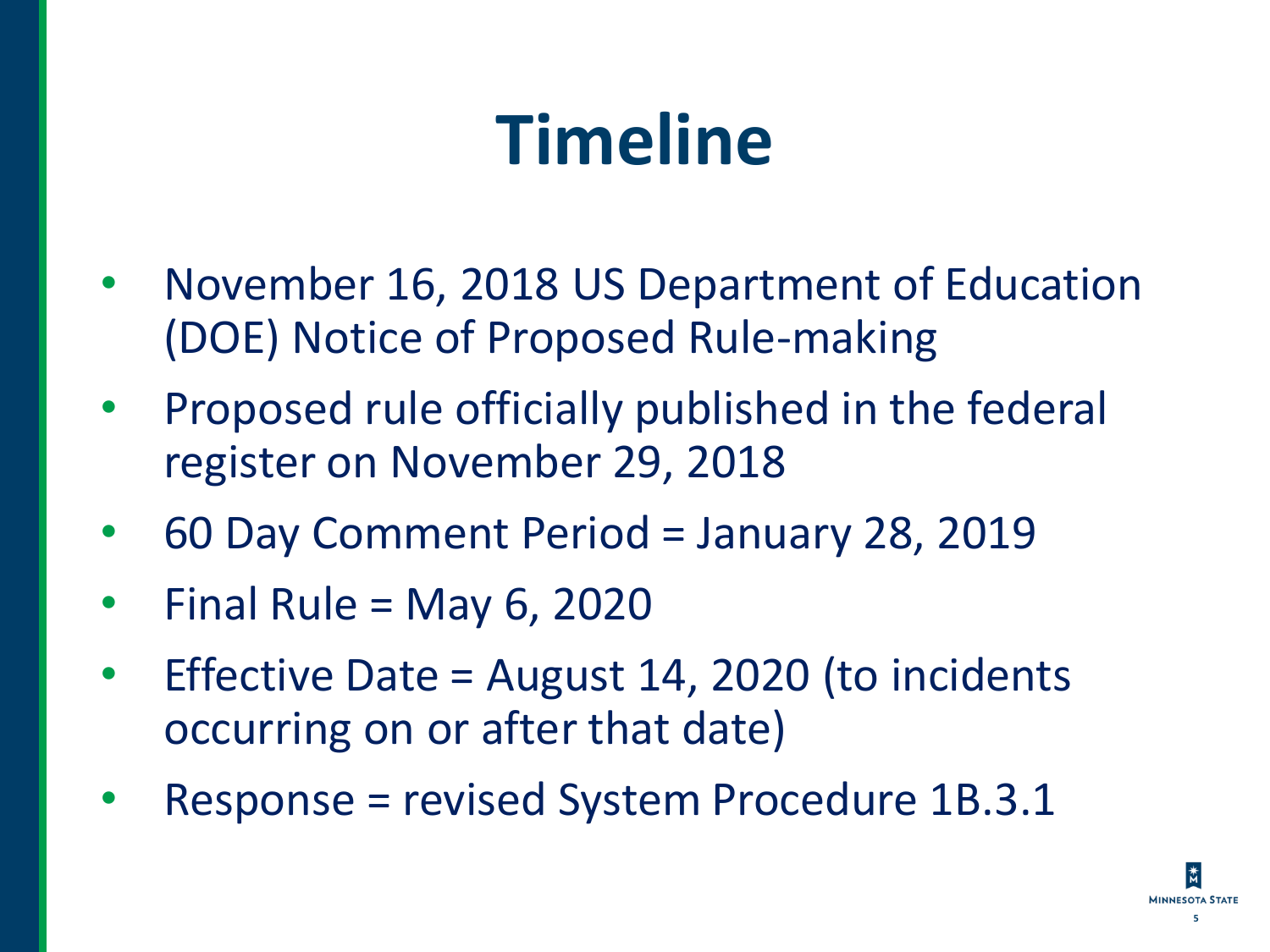#### **Overall Process Map**

- Old 1B.3.1 Procedure
	- **EX Complaint, Investigation, Decision-maker, internal** appeal, Ch. 14 if serious student sanction.
- New 1B.3.1 Procedure
	- **EXECT** Formal Complaint, Investigation (with enhanced requirements), Ch. 14, Decision-maker, internal appeal.
- Also consider Policy 1B.1 and student conduct processes for non-Title IX sexual harassment and jurisdiction
- Basic legal responsibility = deliberate indifference standard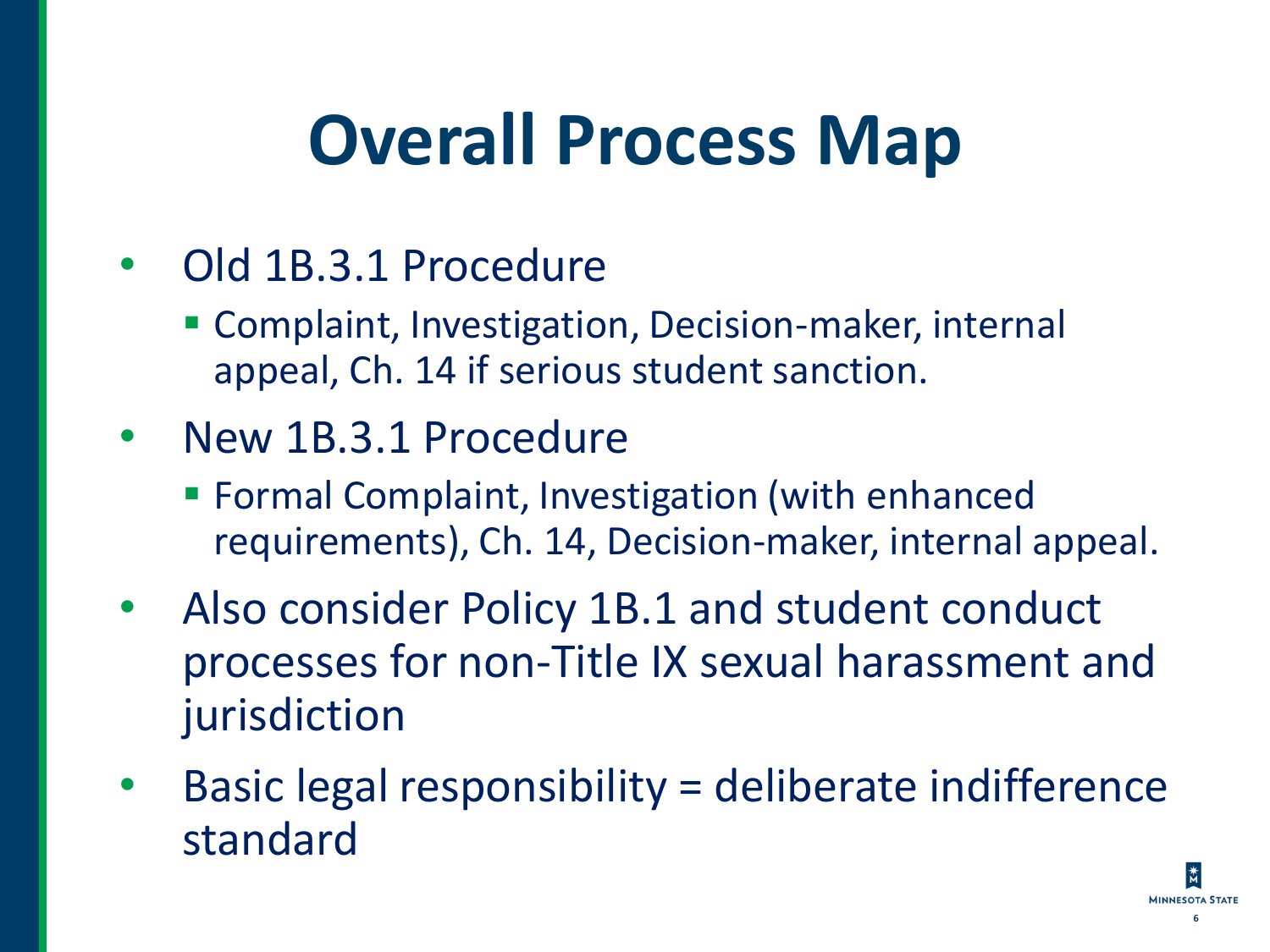# **Three Quick Deliverables (or To Do's)**

- Update your web-sites and information to the new System Procedure 1B.3.1
- Notice of Title IX Coordinator
- Notice of Non-Discrimination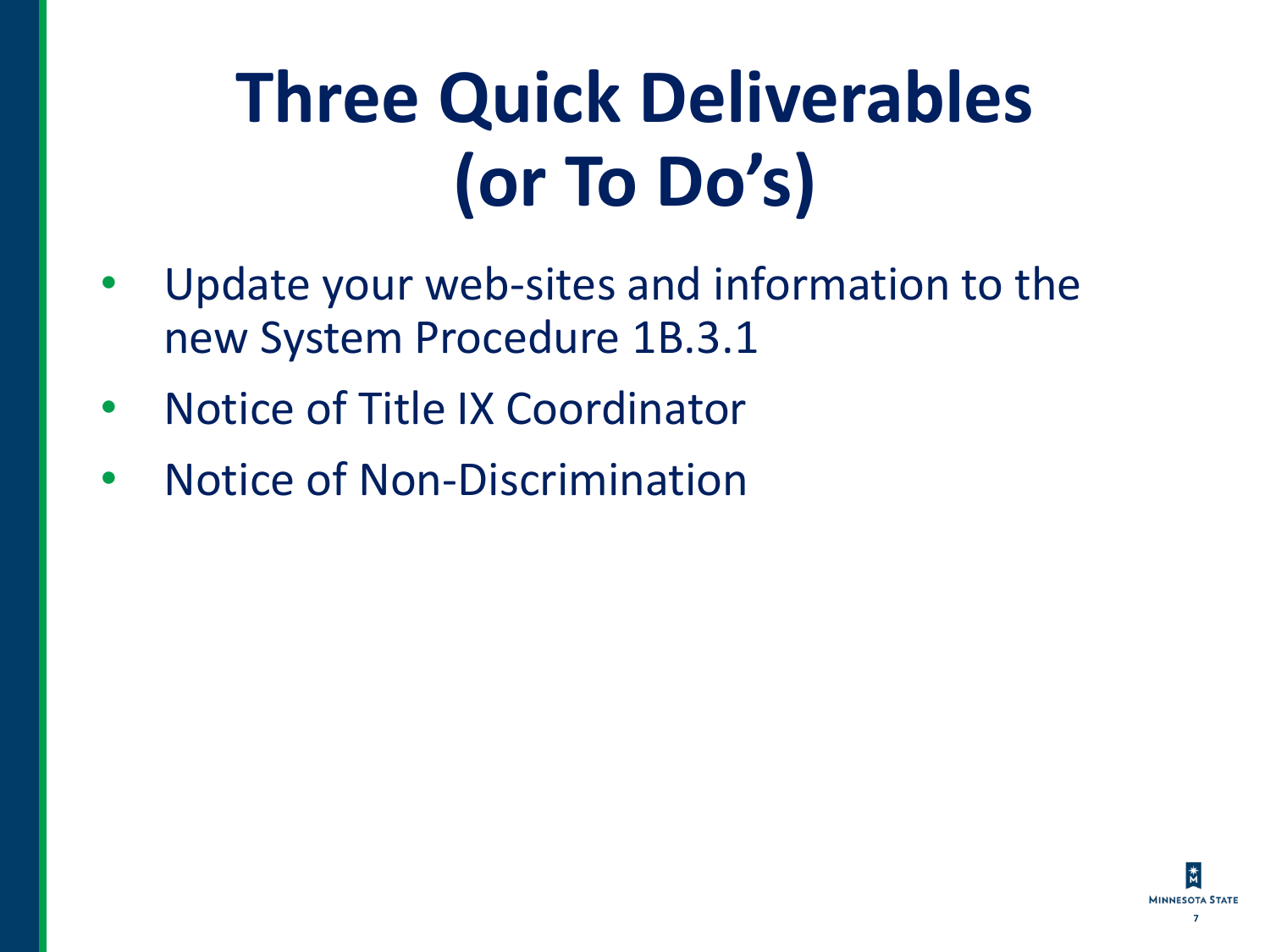#### **Notice of Title IX Coordinator**

Each college and university must notify applicants for admission and employment, students, employees, and all unions holding collective bargaining agreements with the college or university of the name or title, office address, electronic mail address and telephone number of the employee or employees designated at the Title IX Coordinator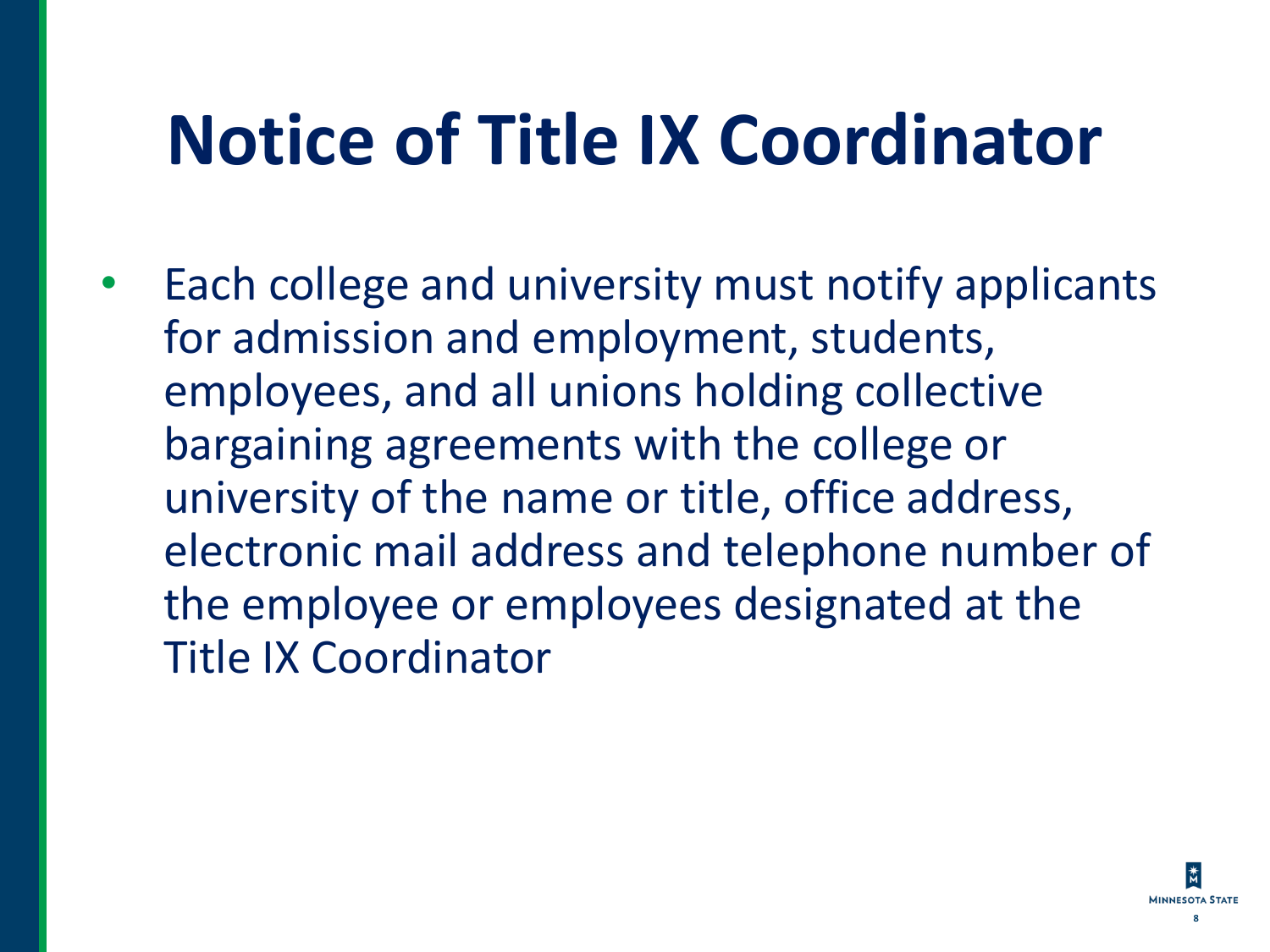#### **Notice of Non-Discrimination**

Each college and university must notify applicants for admission and employment, students, employees and all unions holding collective bargaining agreements with the college and university that the college or university does not discriminate on the basis of sex in the education program or activity that it operates, and that it is required by Title IX not to discriminate in such a manner. Inquiries about the application of Title IX may be referred to the Title IX Coordinator and/or the United States Department of Education.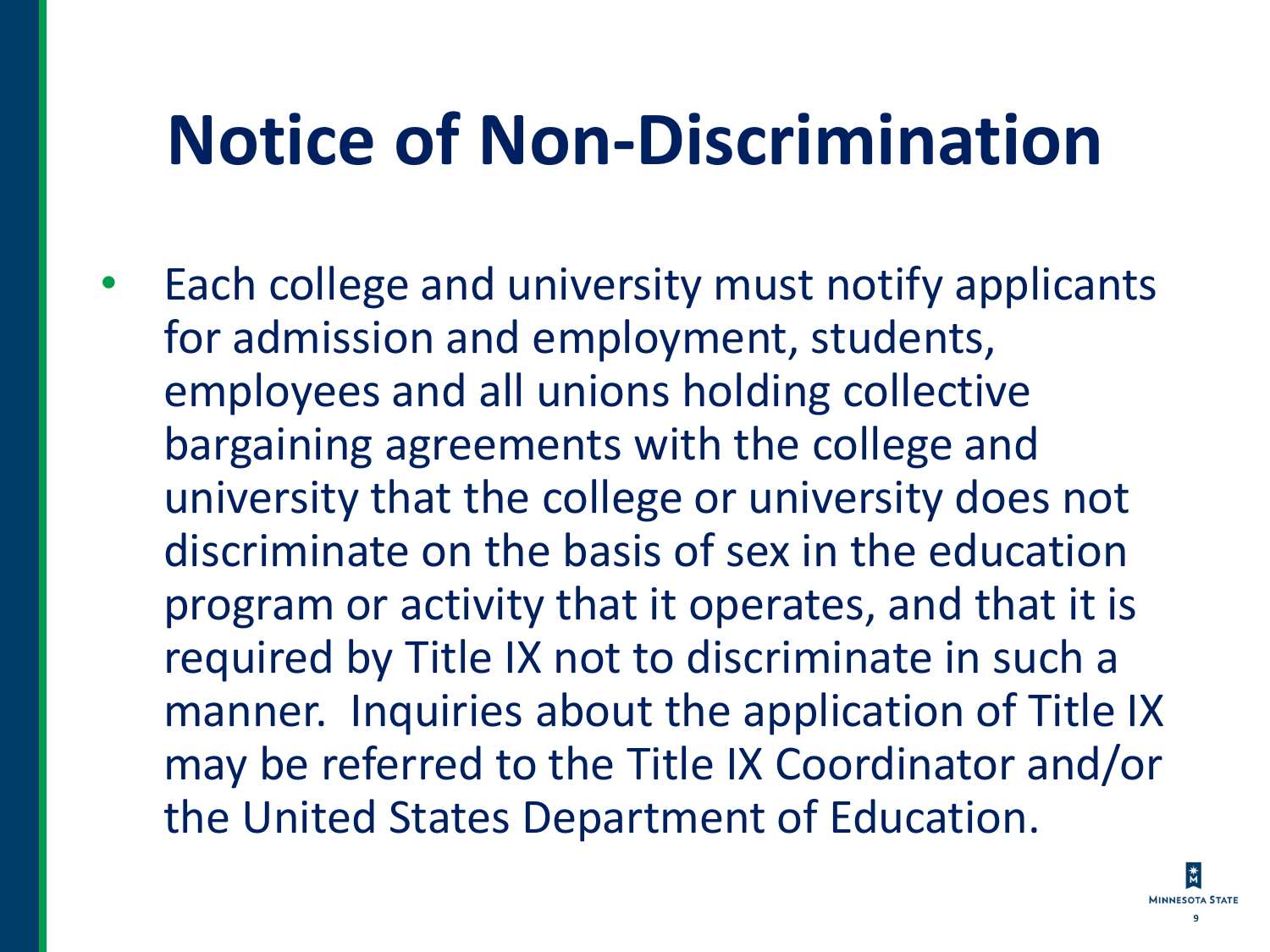# **Key Elements of the New Procedure**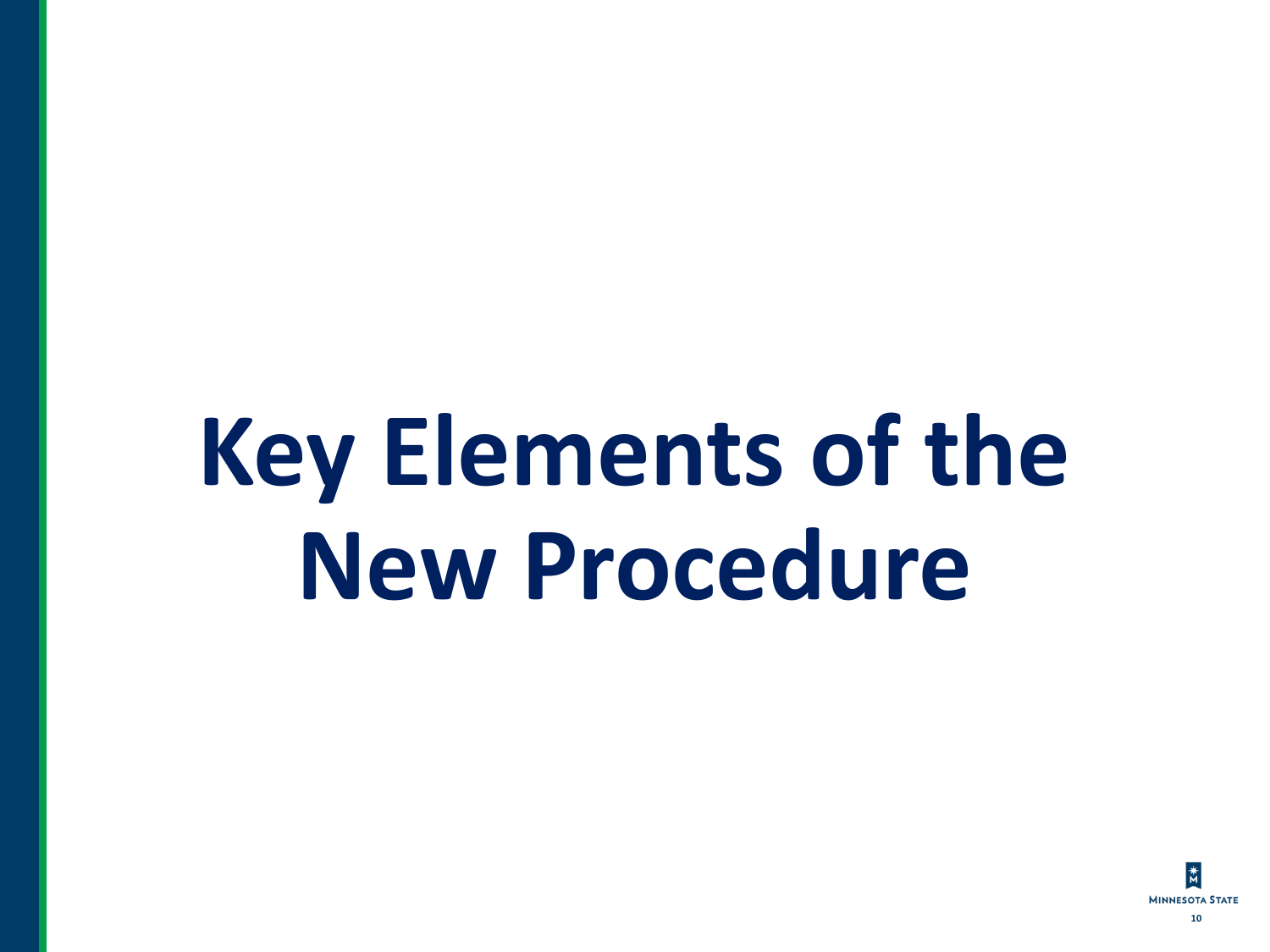### **Definition of Title IX Sexual Harassment**

- Conduct based on sex that occurs in a college or university's program or activity in the United States that satisfies one or more of the following:
	- An employee of the college or university conditioning the provision of an aid, benefit, or service of the recipient on an individual's participation in unwelcome sexual conduct;
	- **Unwelcome conduct determined by a reasonable person to** be so severe, pervasive and objectively offensive that it effectively denies a person equal access to the college or university's education program or activity; or
	- **E** Sexual assault, dating, intimate partner, and relationship violence; and stalking as defined in Board Policy 1B.3.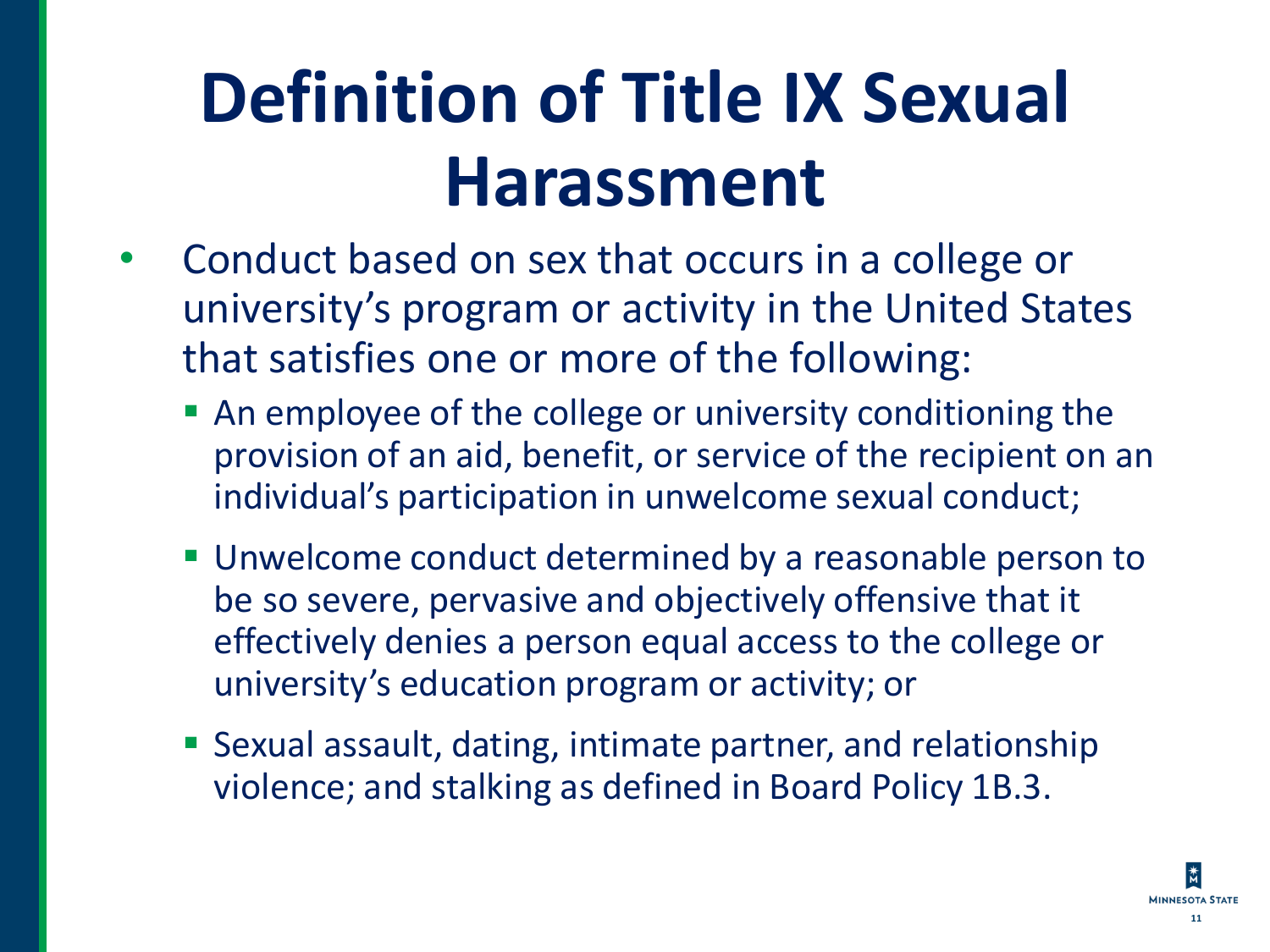### **Formal Complaint**

#### Defined as:

- Document filed by a complainant or signed by the Title IX Coordinator alleging Title IX sexual harassment against a respondent and requesting investigation.
- At the time of filing a formal complaint of Title IX sexual harassment, a complainant must be participating in or attempting to participate in the education program or activity of the college or university with which the formal complaint is filed.
- See template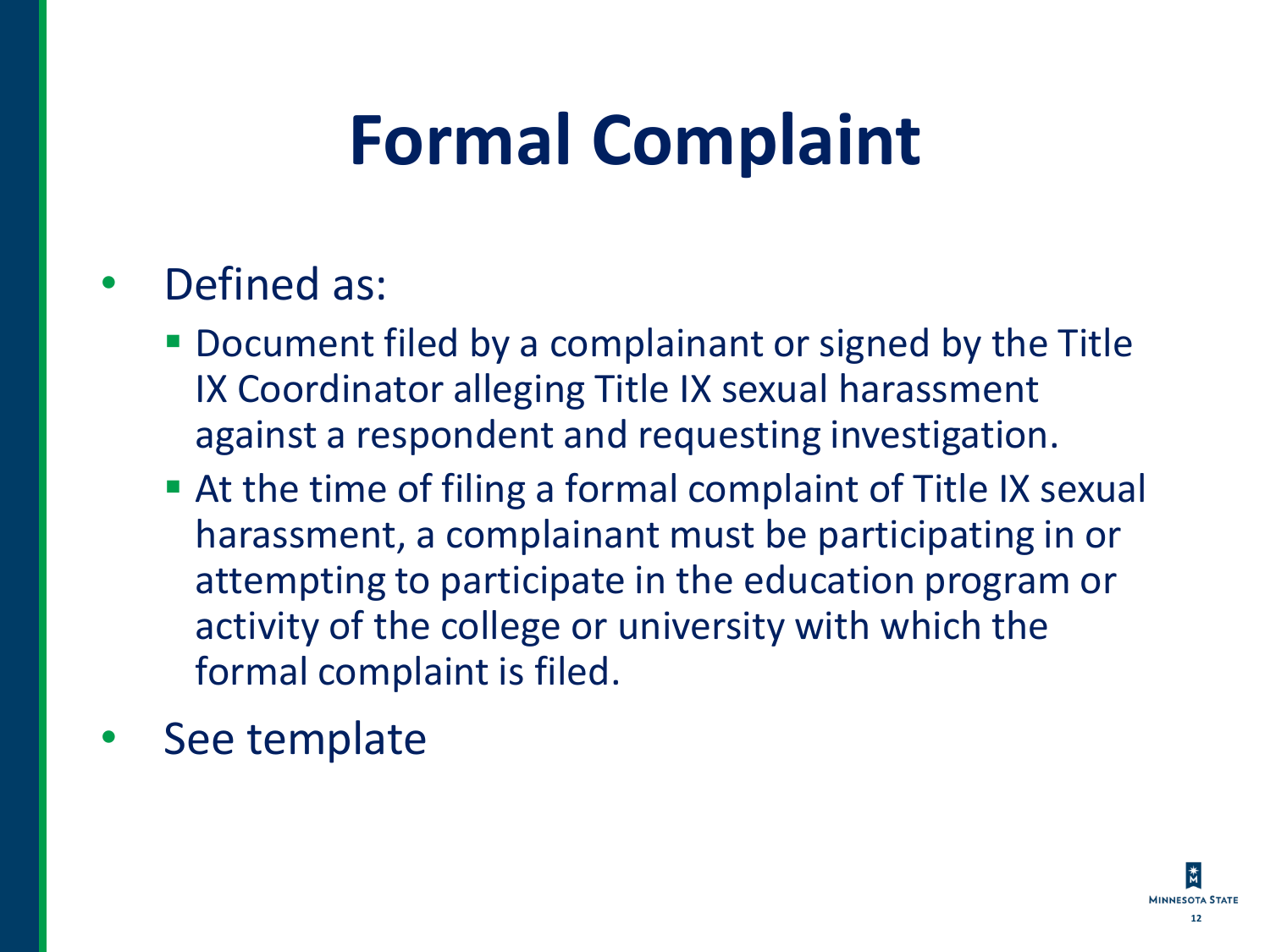### **Educational Program or Activity**

Includes locations, events, or circumstances over which the college or university exercises substantial control over both the respondent and the context in which the Title IX sexual harassment occurred, and also includes any building owned or controlled by any officially recognized student organization of the college or university.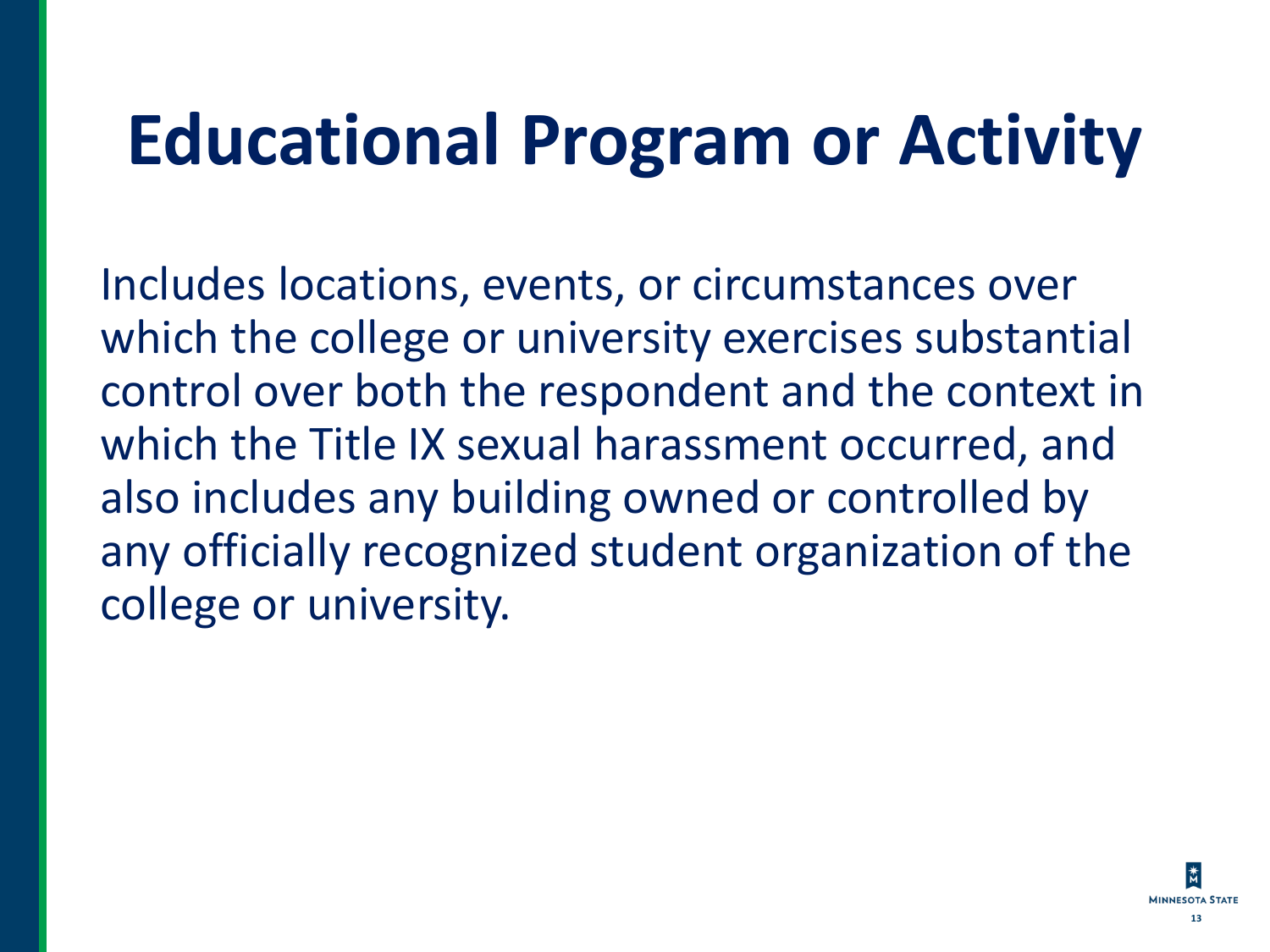### **Title IX Coordinator**

- Employee designated by the president to coordinate the college or university's efforts to comply with its Title IX responsibilities and Board Policies 1B.1 and 1B.3
- This does not have to be one person can have deputy Title IX Coordinators, Investigators, etc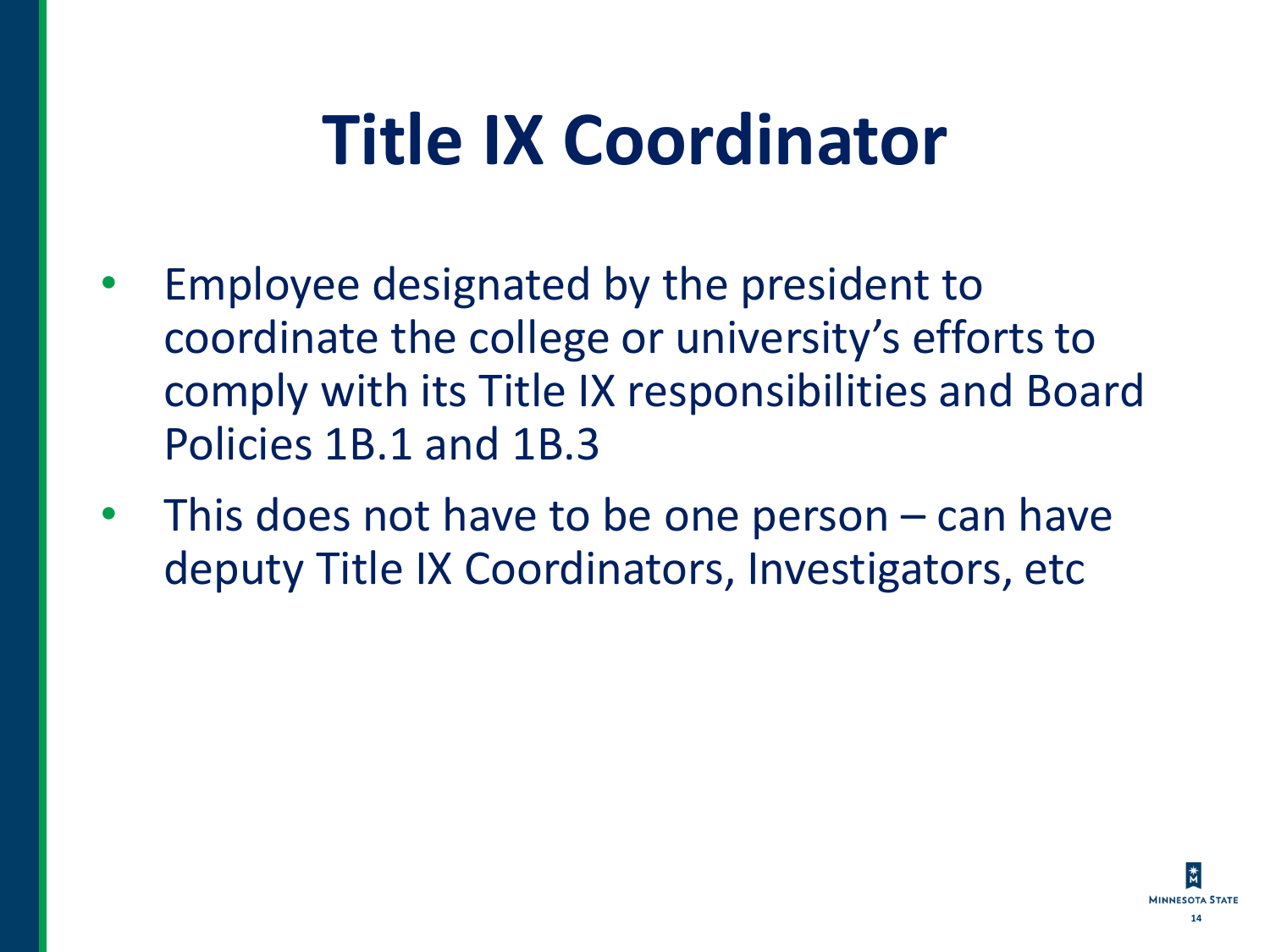### **Supportive Measures**

- Designed to preserve or restore a student's access to the education program or activity, with or without a formal complaint ("non-disciplinary, non-punitive individualized services" available to both complainant and respondent).
- **Examples** 
	- **EXACADEMIC COULTS ACADEMIC ACADEMIC PLACE TO A LITTLE TEAM**
	- **E** Counseling.
	- No-contact orders (mutual).
	- Dorm room reassignments.
	- **E** Leaves of absences.
	- Class Schedule changes.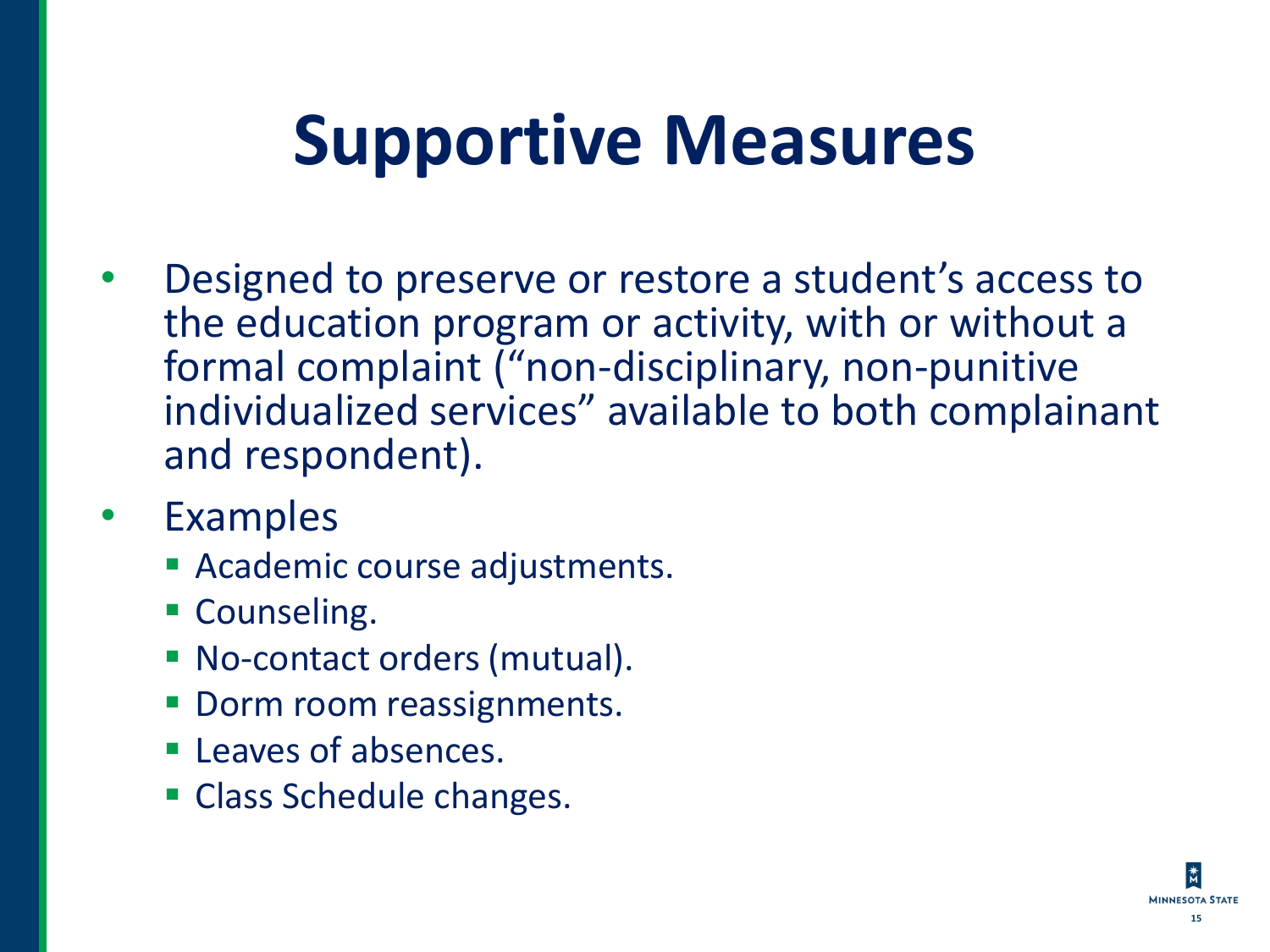## **Reporting**

- Internal Reporting = New Procedure is the same as Old Procedure (3 buckets)
	- **Required Reporters.**
	- **EX Confidential Resources (not required to internally** report).
	- **Encouraged Reporters.**
- Clarifies that reporting is to Title IX Coordinator
- New Information on External Mandatory Reporting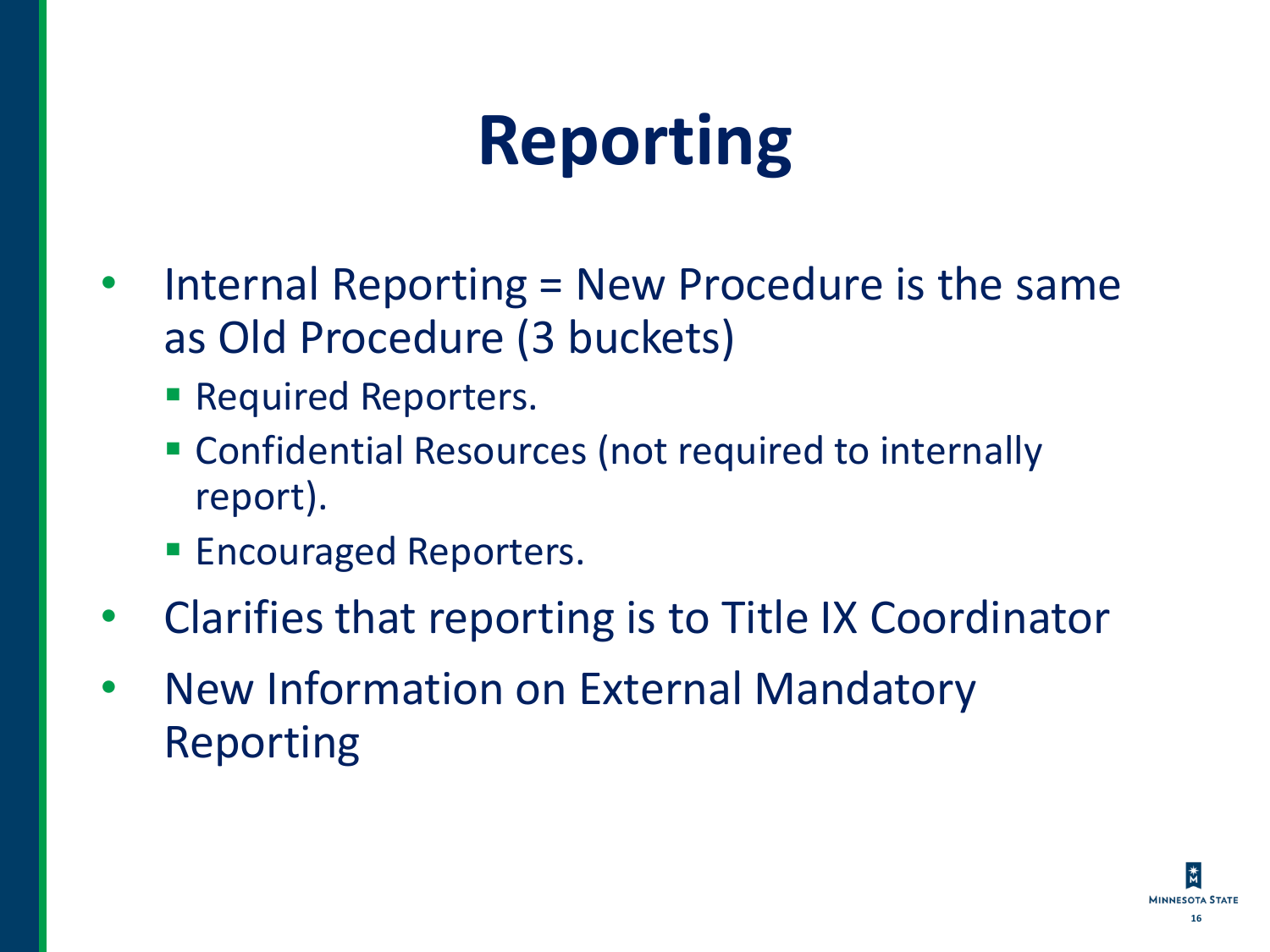### **Investigation and Resolution**

- Title IX Coordinator
	- **Discuss options with complainant supportive** measures, referral to law enforcement, filing a formal complaint, pursuing other policy processes (1B1, student conduct, etc.)
	- If formal complaint:
		- Determine Jurisdiction.
		- Conflicts.
		- Information to complainant and respondent (see form notice of allegations).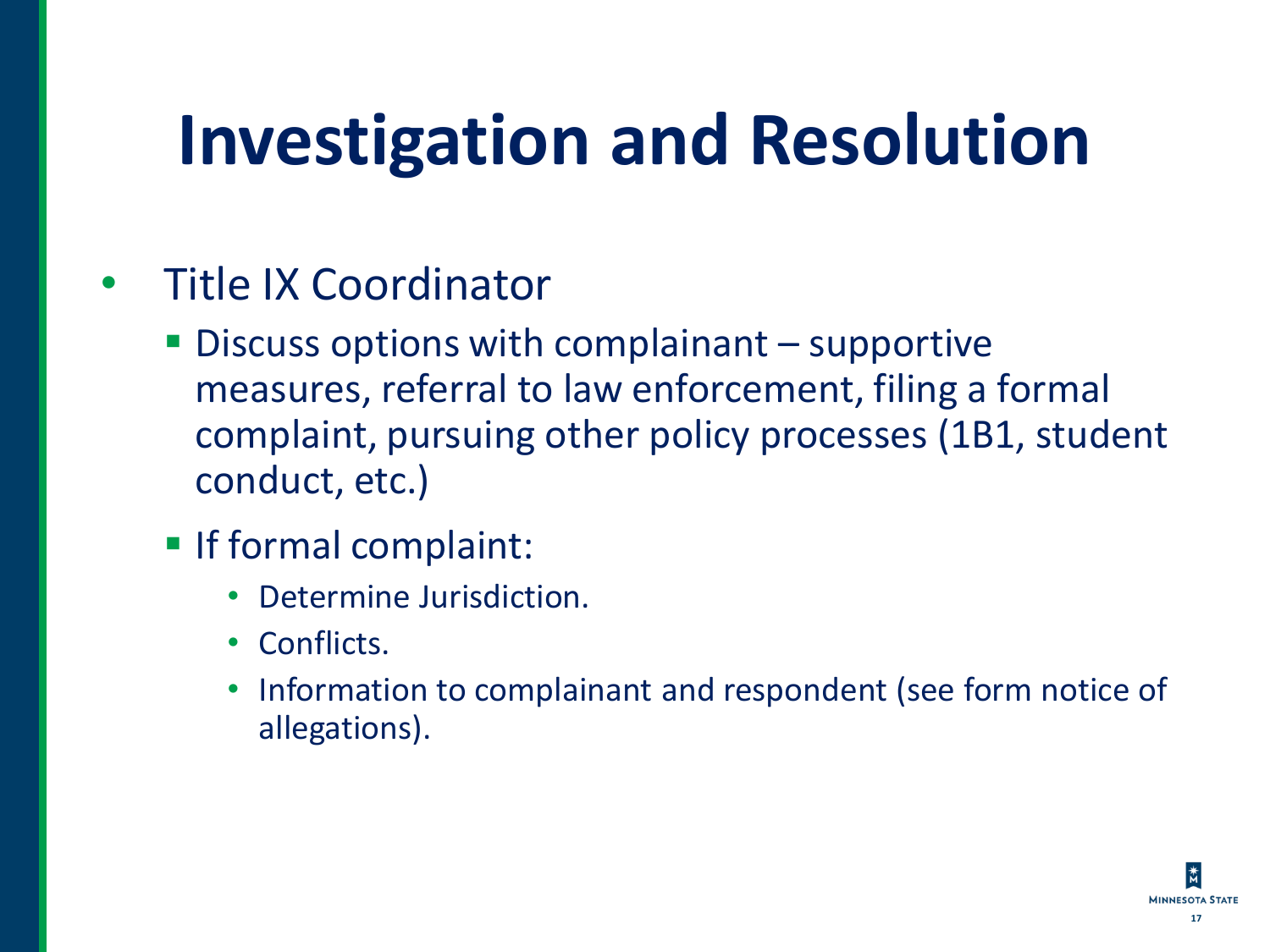### **Conflict of Interest**

- Title IX Coordinator to identify any real or perceived conflict of interest in proceeding as the Title IX Coordinator, for the decision-maker, and/or for any person designated to facilitate an informal resolution
- Assign new person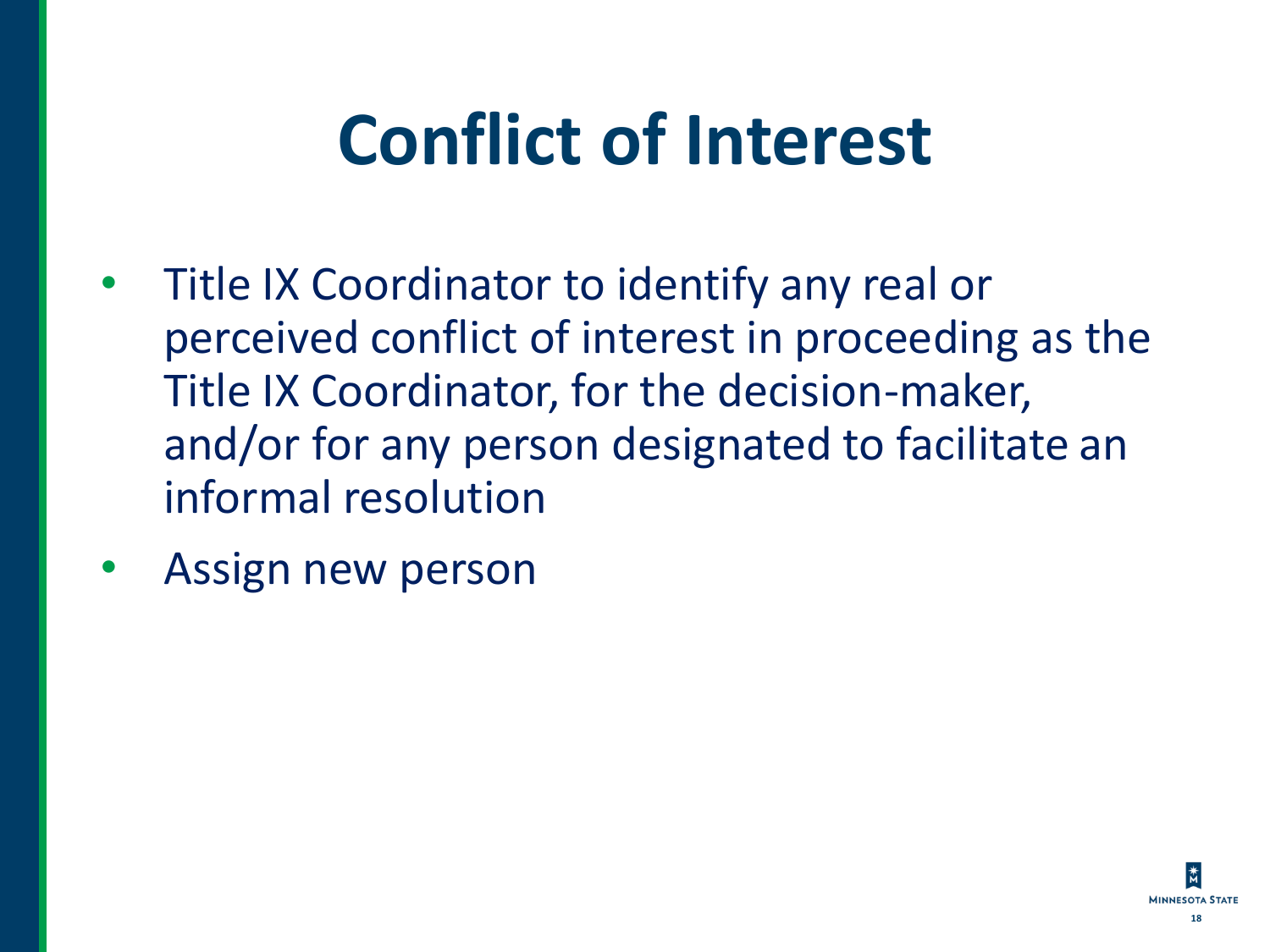### **Informal Resolution**

- School may facilitate an informal resolution process at any time before reaching a determination regarding responsibility provided that each party provides their voluntary, written consent to the process.
- Any party may withdraw from informal resolution process and return to formal complaint process.
- Informal resolution shall not be used to resolve allegations that an employee sexually harassed or assaulted a student.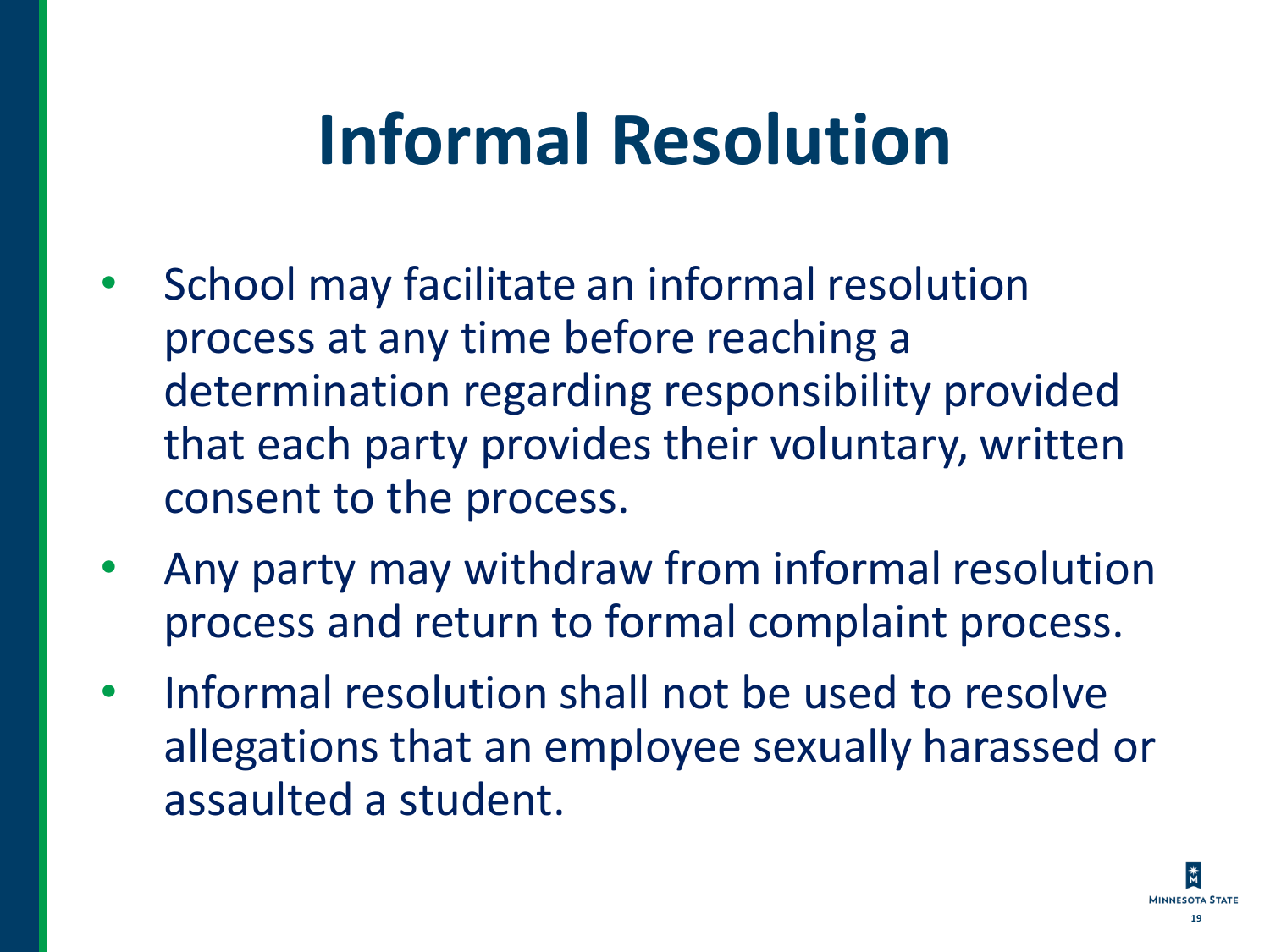#### **Interim Actions**

- Employee reassignment or administrative leave **· Discuss with HR/LR**
- Student summary suspension
- No real change to prior practice  $=$  note that the regulations use the term "emergency removal."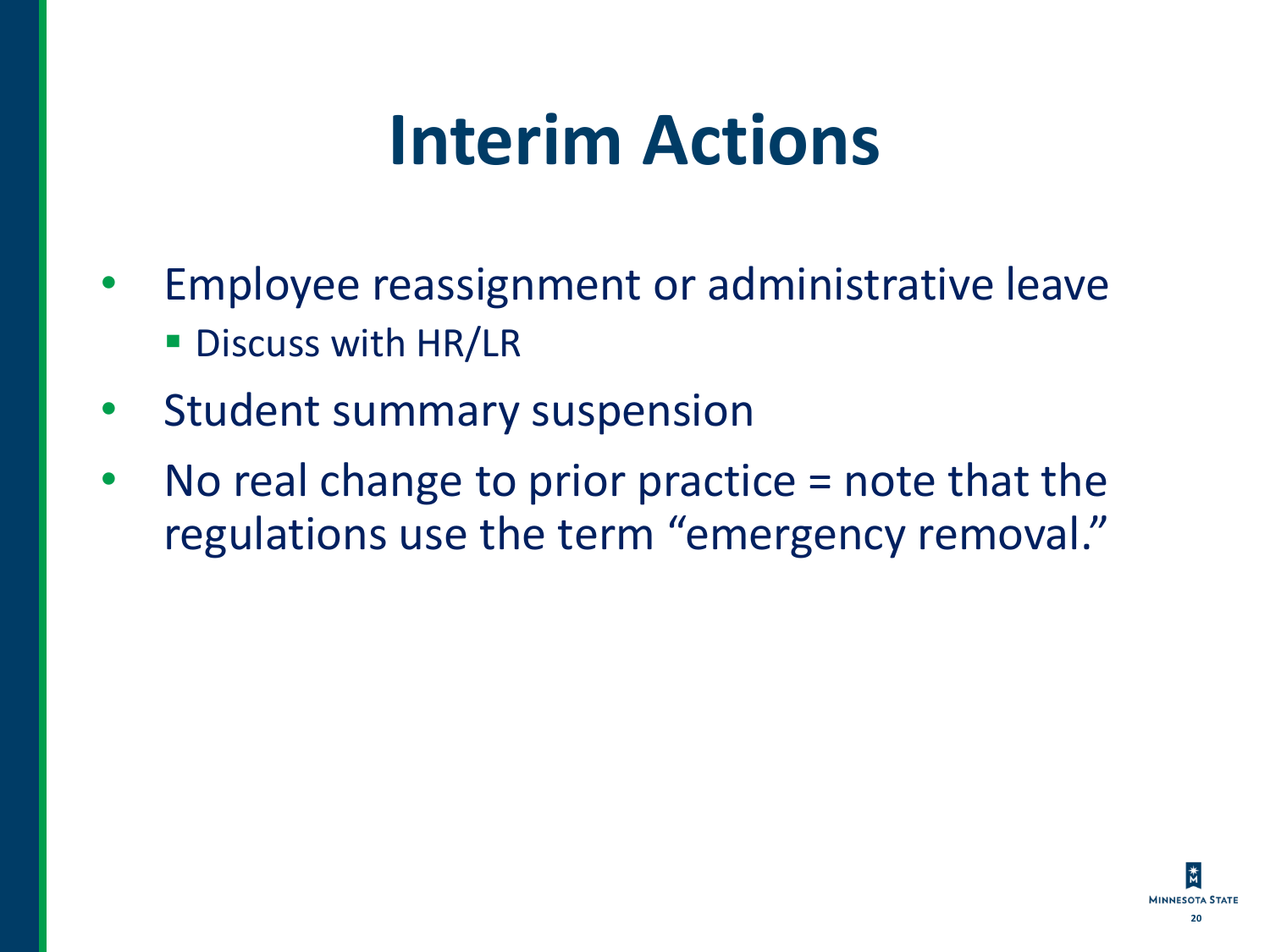#### **No Basis to Proceed Determinations: Title IX Sexual Harassment**

- Must dismiss formal complaint if:
	- **The conduct would not constitute Title IX Sexual Harassment,** even if proved;
	- **The conduct alleged did not occur in the college or** university's educational program or activity;
	- **The conduct did not occur against a person in the United States**
- May dismiss formal complaint if:
	- **The complainant, at any time, notifies the Title IX Coordinator** that they would like to withdraw the formal complaint;
	- **The respondent is no longer enrolled or employed by the** institution; or
	- **EXPECIFIC Specific circumstances prevent the college or university from** gathering evidence sufficient to reach a determination as to the formal complaint or allegations therein.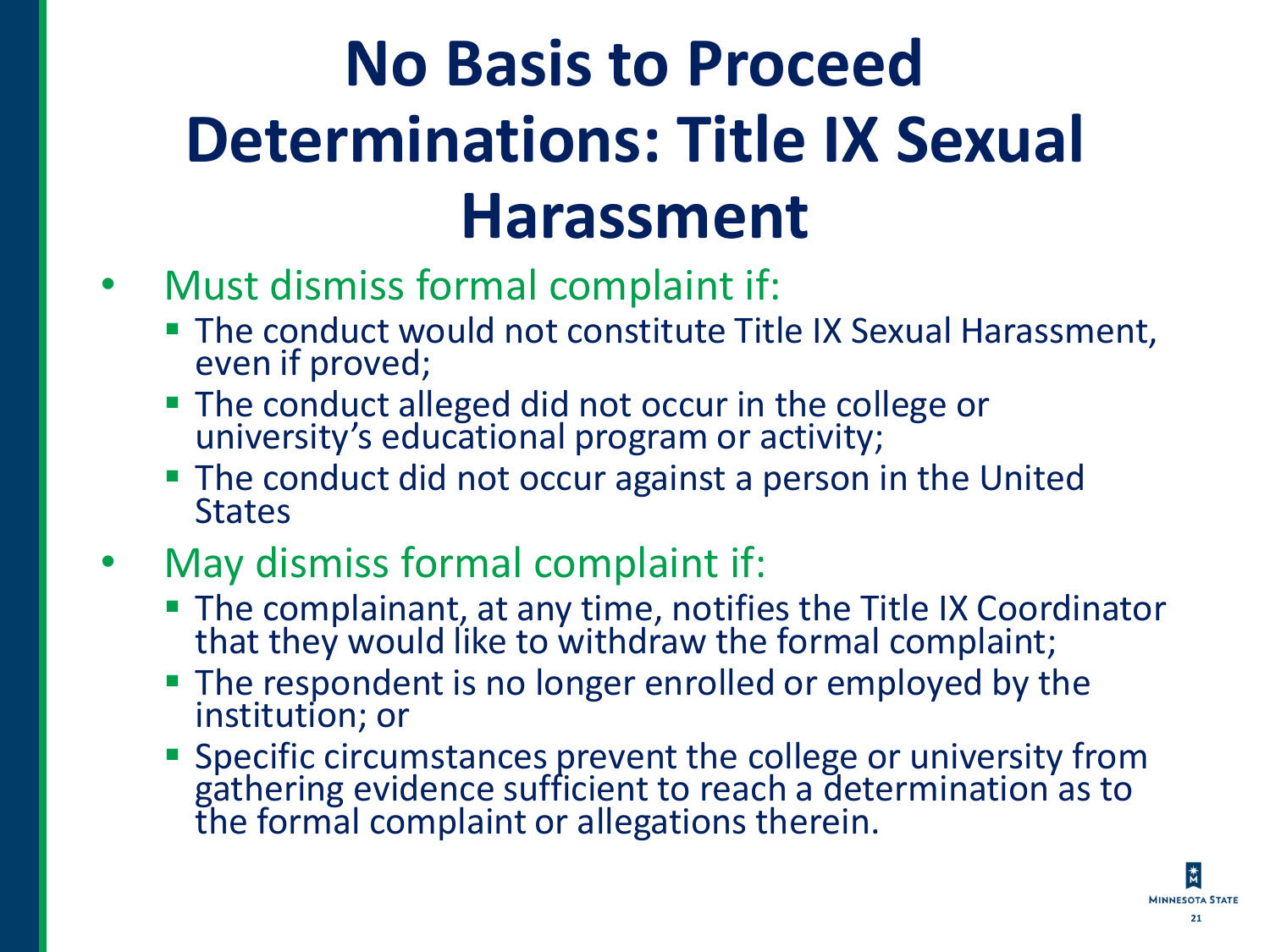# **Dismissals, continued**

- And remember -- at the time of filing a formal complaint of Title IX sexual harassment, a complainant must be participating in or attempting to participate in the education program or activity of the college or university with which the formal complaint is filed.
- Must promptly notify both the complainant and the respondent of any dismissal.
- May consider other policy avenues (1B.1, student conduct, etc.).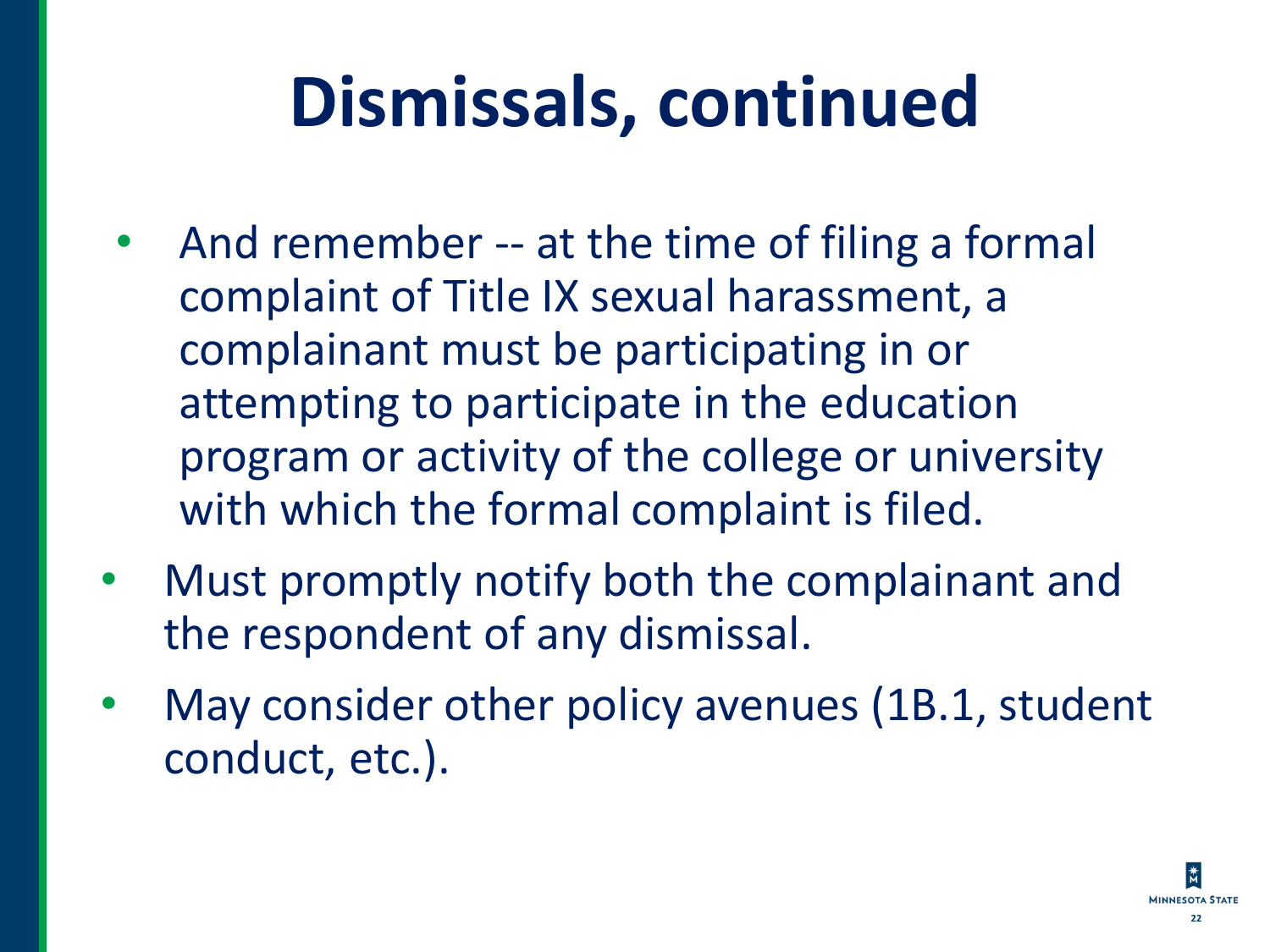#### **Investigatory Process**

- Essentially the same as the 1B.1.1 investigatory process, **BUT:**
	- **EXEQUE A** Presumption of innocence notice in notice of allegations (see template).
	- **EX Consider both inculpatory and exculpatory evidence.**
	- Not use questions or evidence that involve a legally recognized privilege.
	- $\blacksquare$  Before completing investigation report  $-$  send to both the complainant and respondent and their advisors, if any, the evidence subject for inspection and review. Both parties must have at least 10 calendar days to submit a written response to the evidence, which must be considered before completing the report.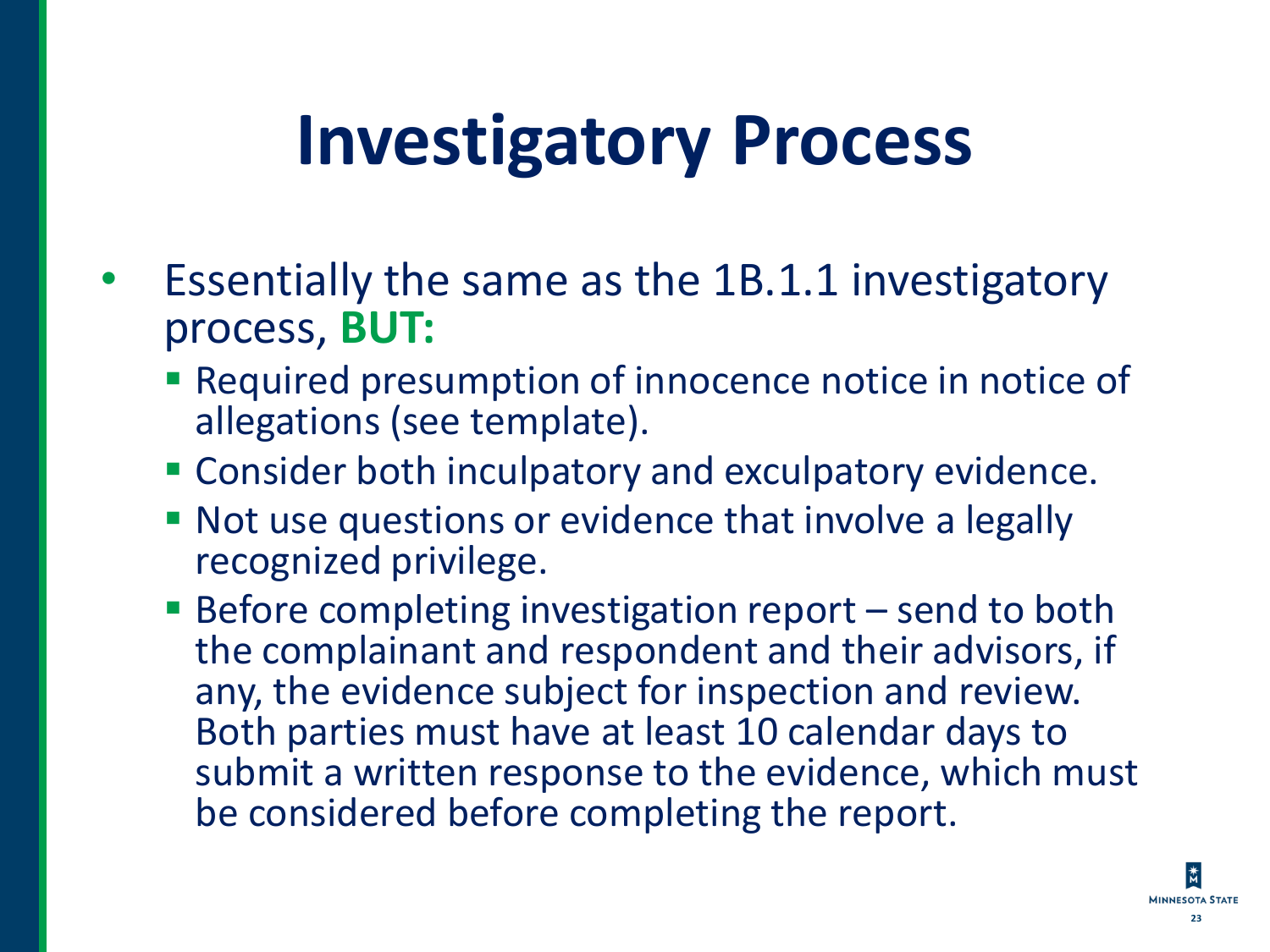# **Timely Completion**

- Timely completion after a complaint = no strict timeline
- Reasonable cause for delay includes considerations such as:
	- **EX Absence of a party, an advisor, or a witness;**
	- **EX Concurrent law enforcement activity;**
	- **The need for language assistance or accommodation of** disabilities.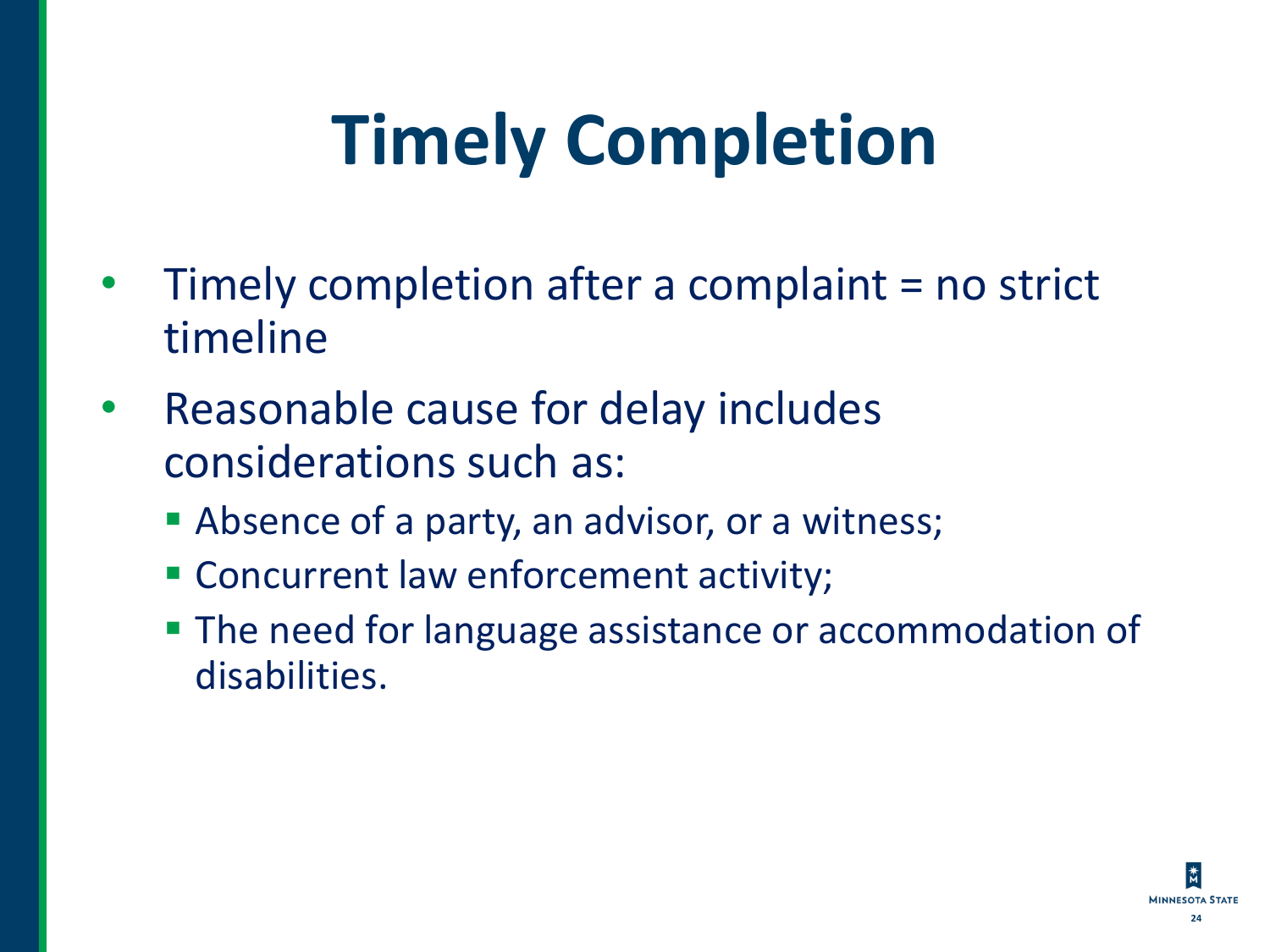#### **Formal Hearing**

#### **If complaint not resolved then:**

- **Prepare investigation report; and**
- Refer the matter for a formal hearing.
- At least ten (10) days prior to formal hearing, parties and advisors, receive the investigation report for their review and response (consult AAG as this should be done through the Ch. 14 process).

#### **Formal Hearings for Title IX sexual harassment complaints conducted by the Office of Administrative Hearings.**

- Notify assigned Assistant Attorney General or OGC that Ch. 14 required.
- **EX Assigned Assistant Attorney General will initiate and arrange for the** Ch. 14.
- See information sheet on Ch. 14 hearings.
- Costs.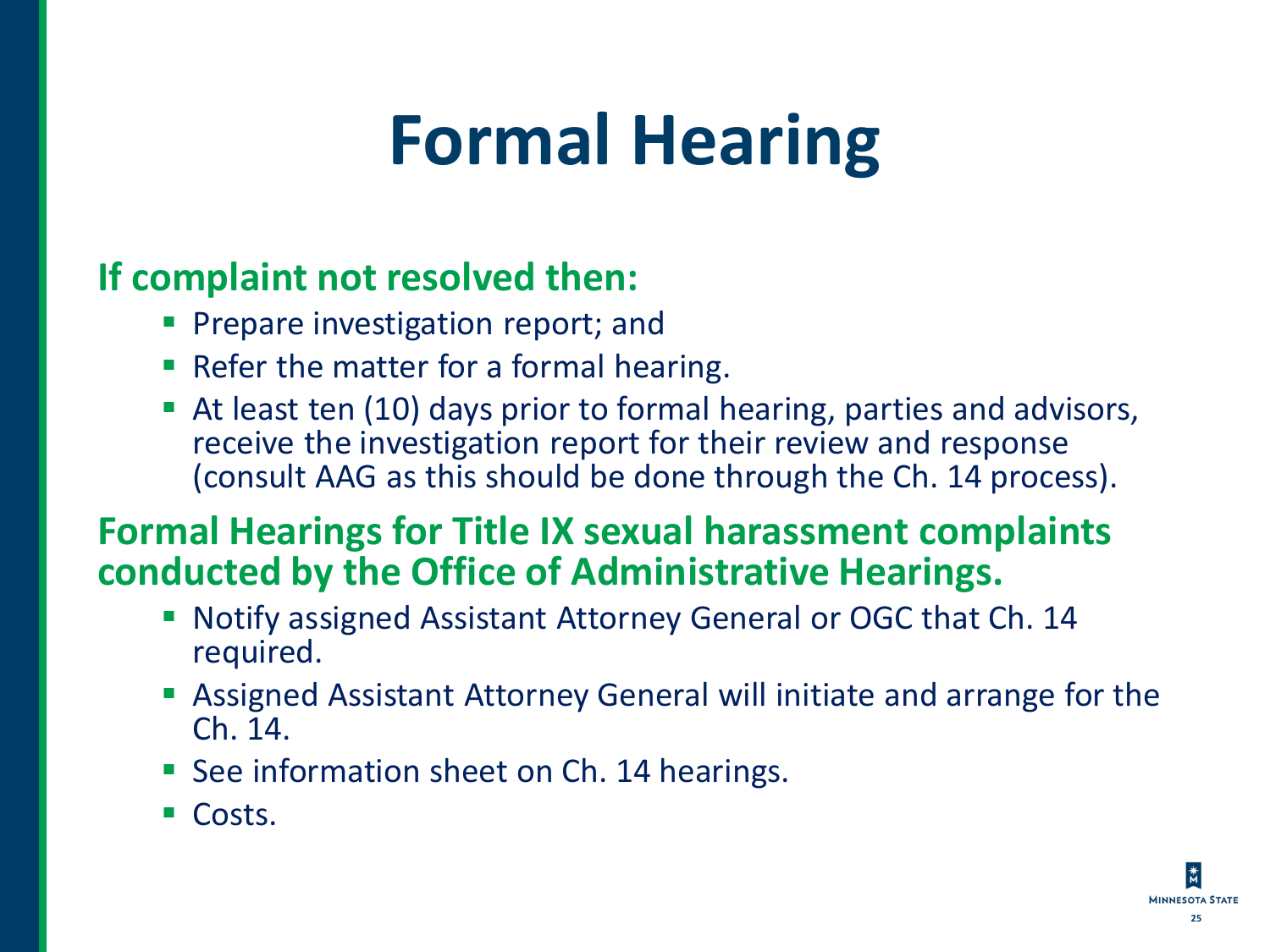### **Standard of Evidence**

• Remains preponderance of the evidence.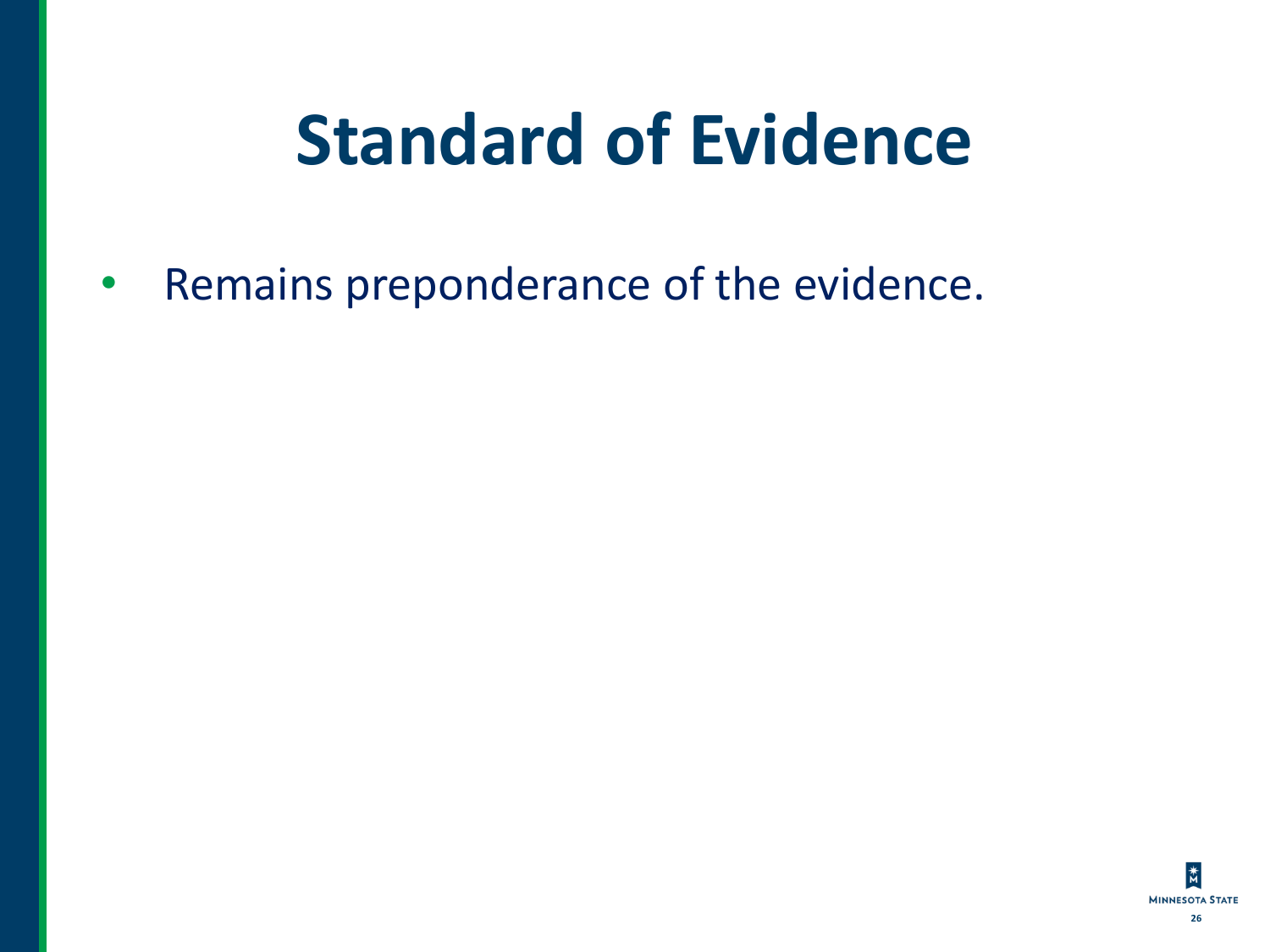#### **Decision-maker**

- ALJ prepares report and recommendation
- Decision-maker receives report and recommendation and decides:
	- **Whether the policy has been violated; and**
	- On appropriate sanctions if the policy has been violated.
	- Issues a written determination that includes:
		- Identification of allegations;
		- Description of procedural steps;
		- Findings of fact supporting the determination;
		- Conclusions as to responsibility and any sanctions;
		- Procedures for appeal.
	- **The required elements may be satisfied by adopting all or** portions of the report and recommendation.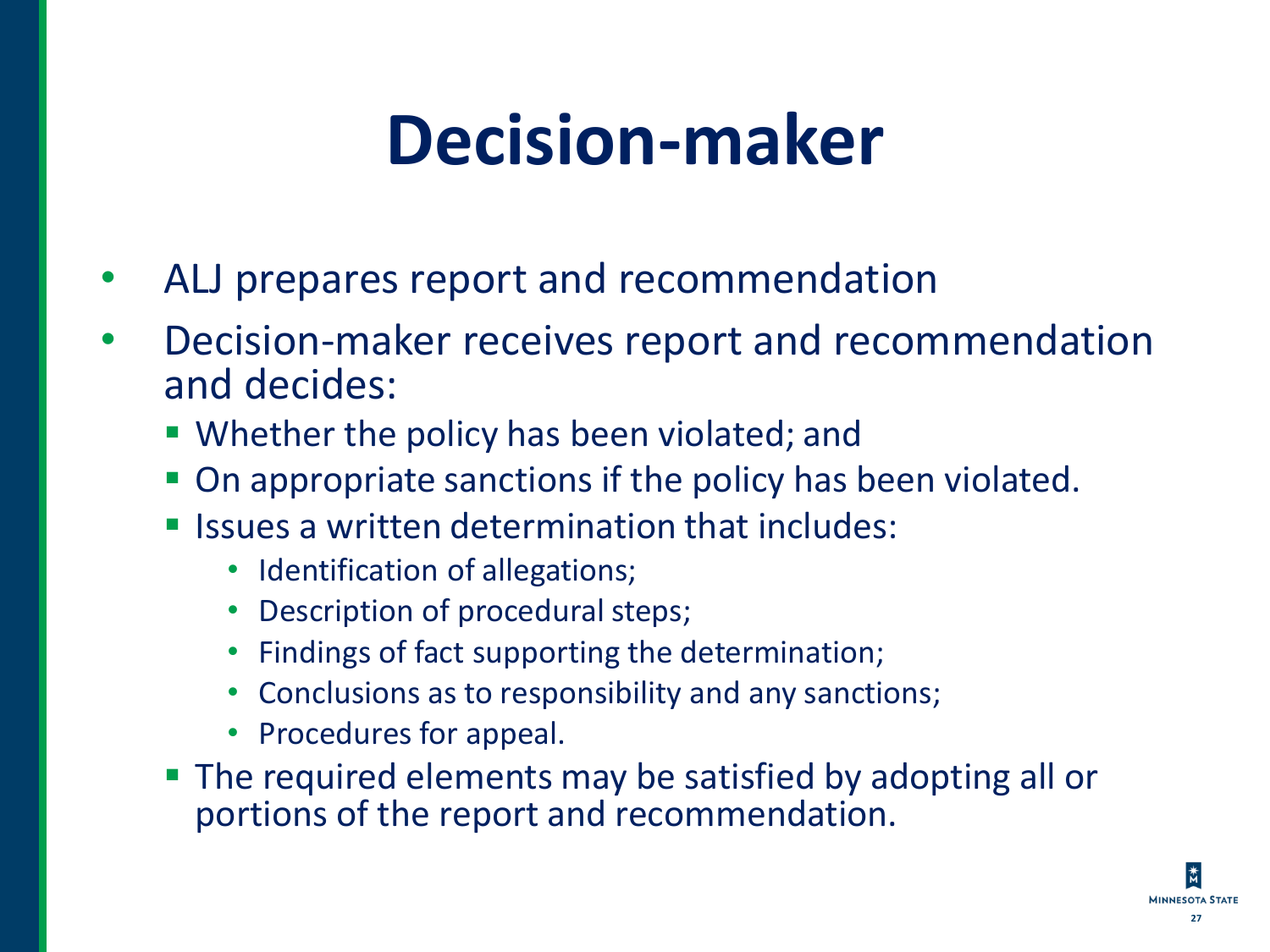# **Appeals**

- Within ten (10) calendar days
- Both parties may appeal final decision and an appeal of a dismissal of a formal complaint
- Grounds for appeal
	- **Procedural irregularity;**
	- **E** New evidence;
	- **EXECONFRACT CONFIDENCE**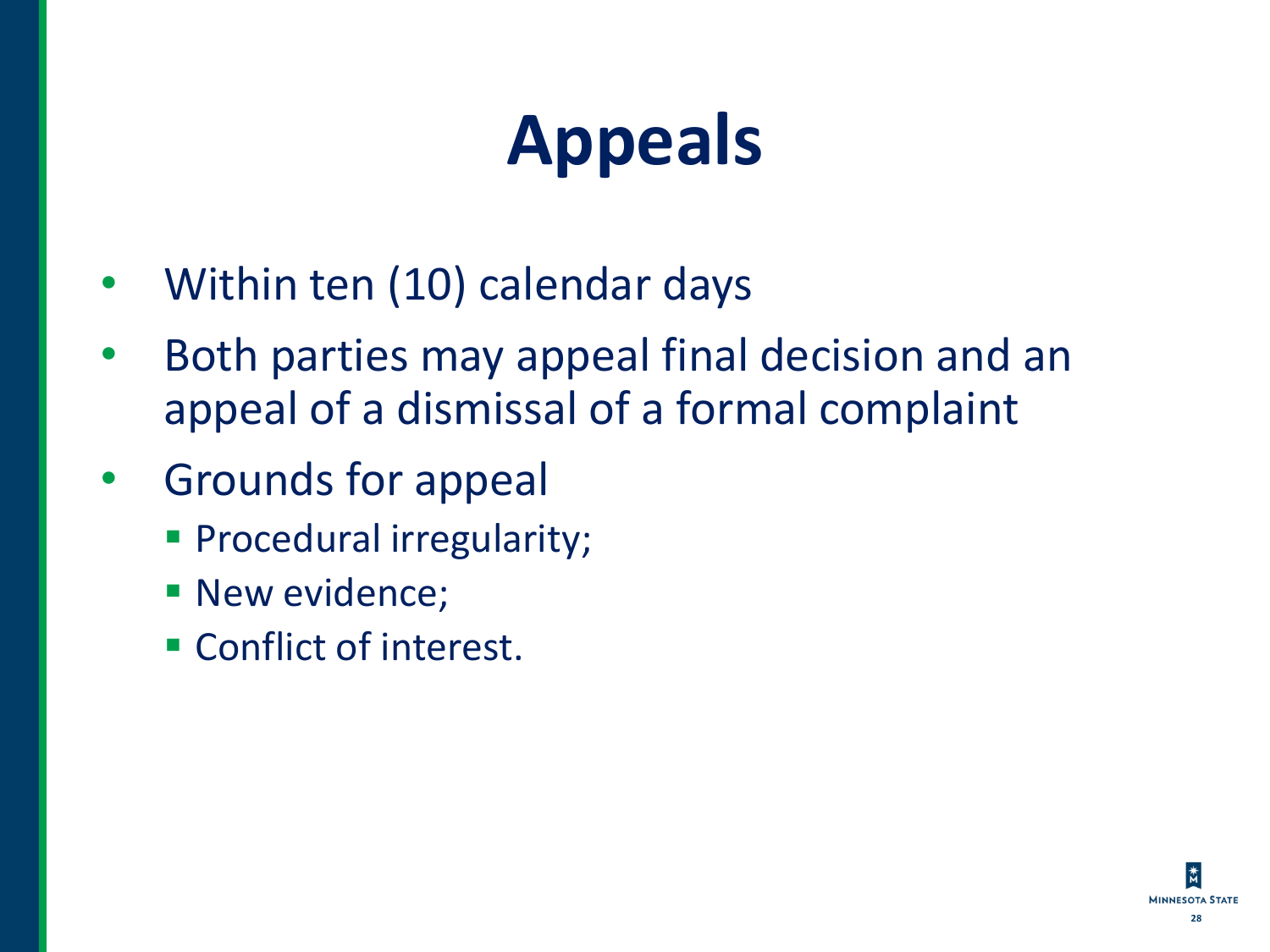# **When Student Discipline Final**

#### **Either**

- Date of written determination on appeal; or
- **If no appeal, the date on which the appeal would no** longer be timely.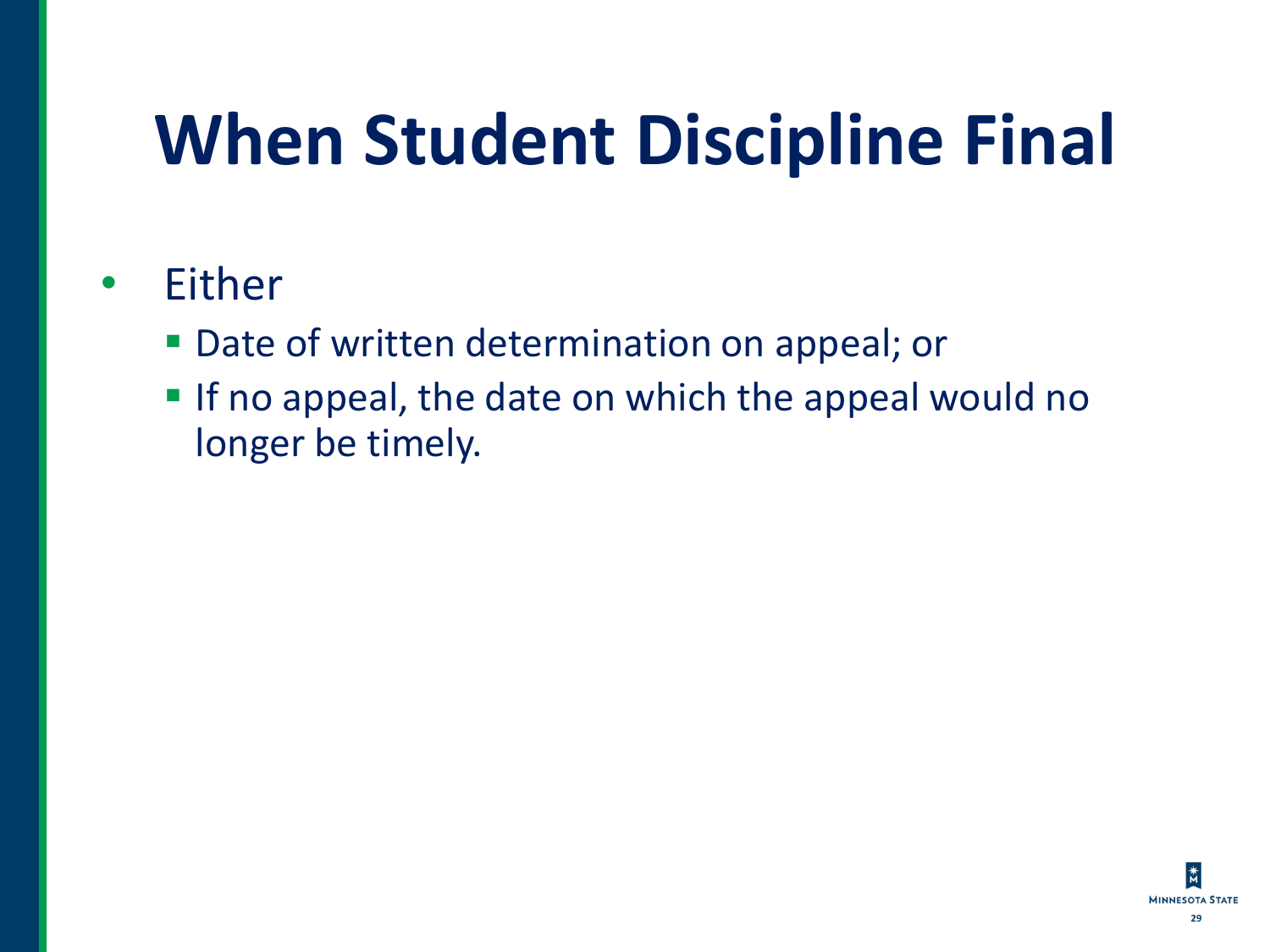### **Advisors**

- Process Advisors
	- **EXAVAGOE CONTEGHT AVAILABLE 10 Process**
	- **Both complainant and respondent may have an advisor** of their choice;
	- **Exampus will provide if either party does not have their** own.
	- Can be but not required to be an attorney
- Advisors at the Ch. 14 Hearing.
	- May also be the process advisor?
	- **Both complainant and respondent may have an advisor** of their choice.
	- **Example 5 Updia Computed State is example to Compute 10 Female 10 Female 10 Female 10 Female 10 Female 10 Female 10 Female 10 Female 10 Female 10 Female 10 Female 10 Female 10 Female 10 Female 10 Female 10 Female 10 Femal** own.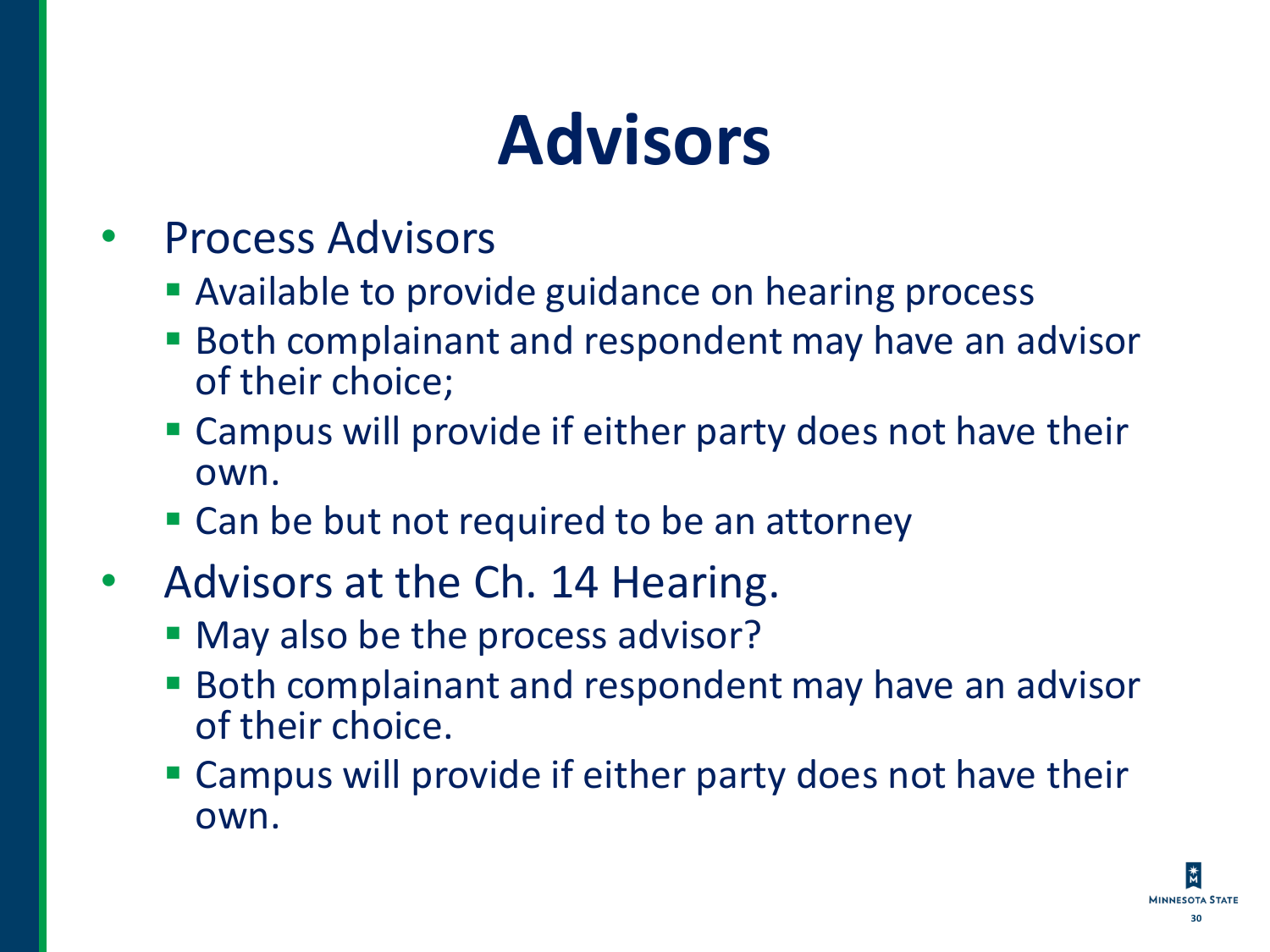### **Education and Training**

• Any materials used to train Title IX Coordinators, investigators, decision-makers, and any person who facilitates an informal resolution process, must be made publically available on the college or university's website.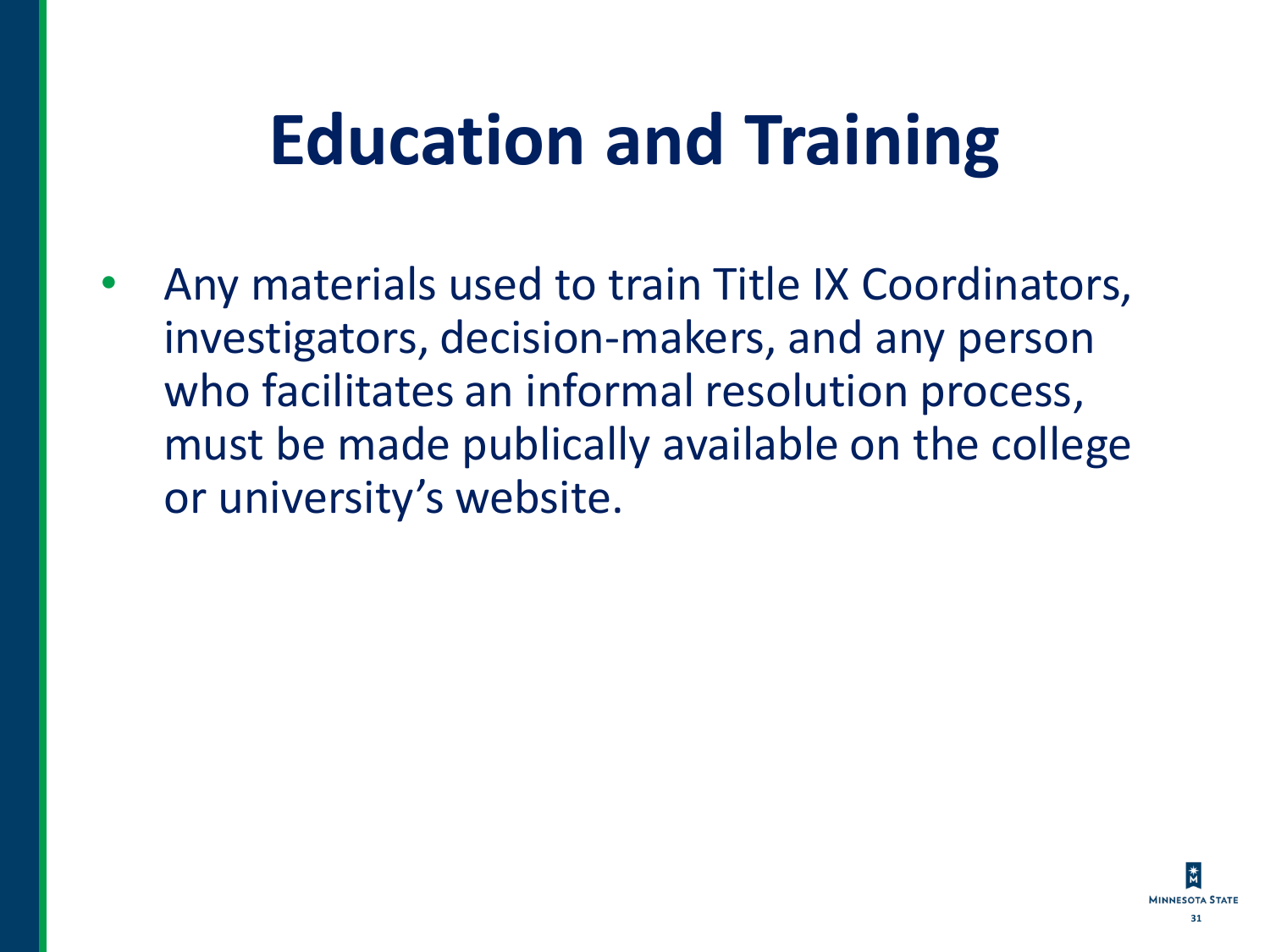#### **Document Retention**

#### • 7 years.

 $\frac{*}{M}$ **MINNESOTA STATE 32**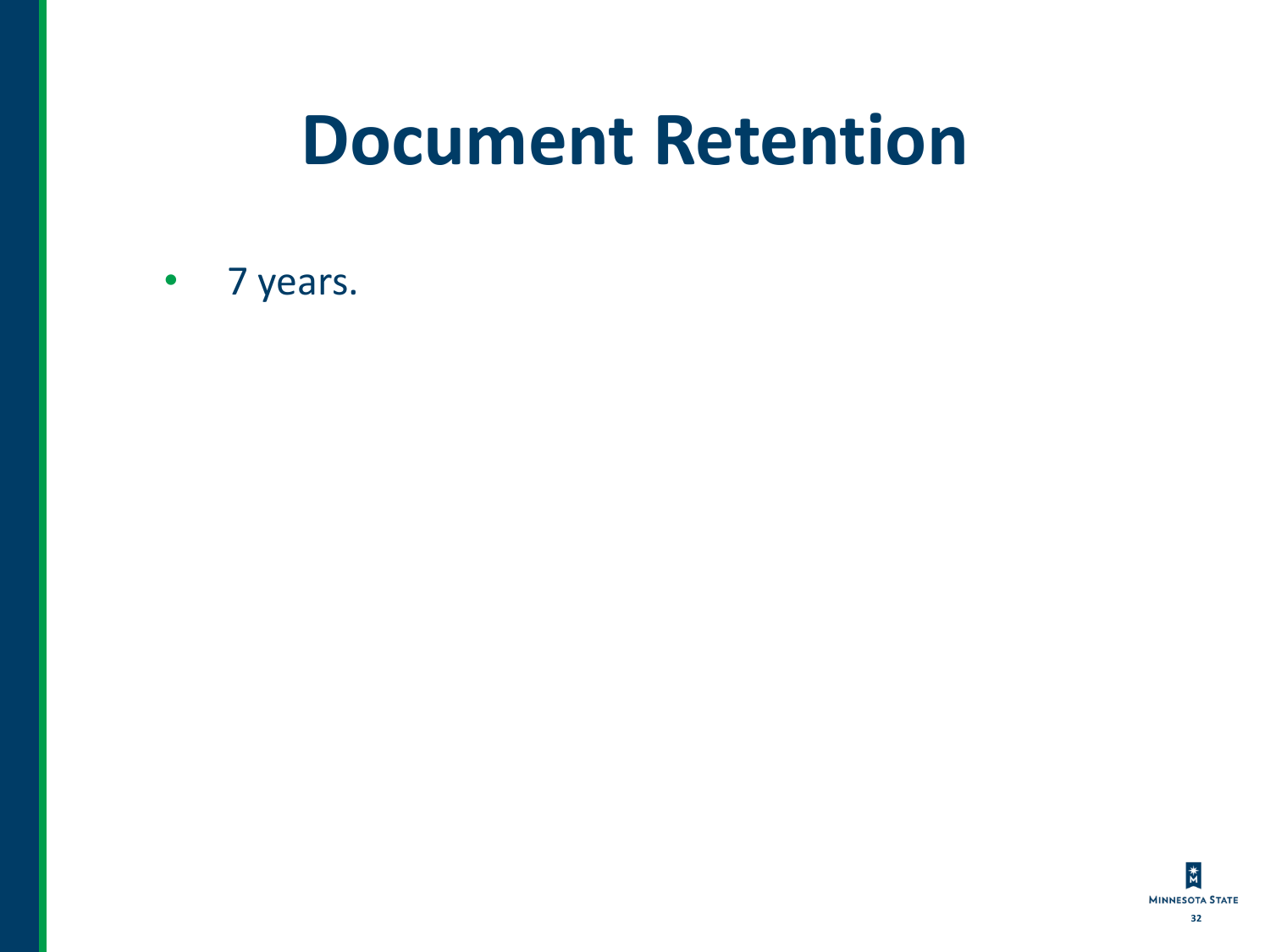# **Deeper Dive on Intake**

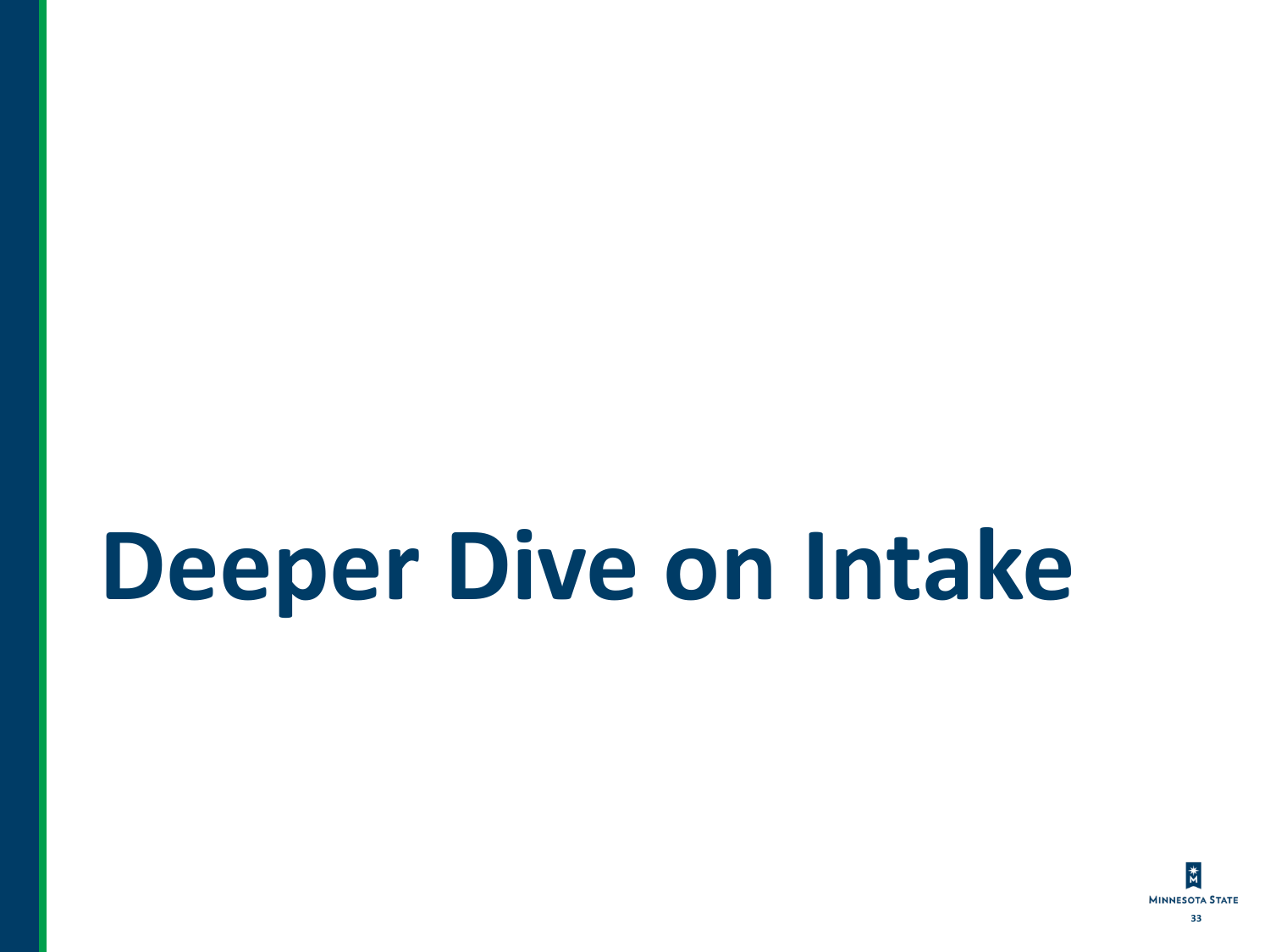### **Intake**

- Initial thoughts on jurisdiction and mandatory and discretionary dismissals.
- Explain formal complaint process for Title IX sexual harassment.
- Discuss policy options with complainants.
- Consider wishes of complainant but also interest of the college or university.
- Remember basic legal responsibility = deliberate indifferent standard.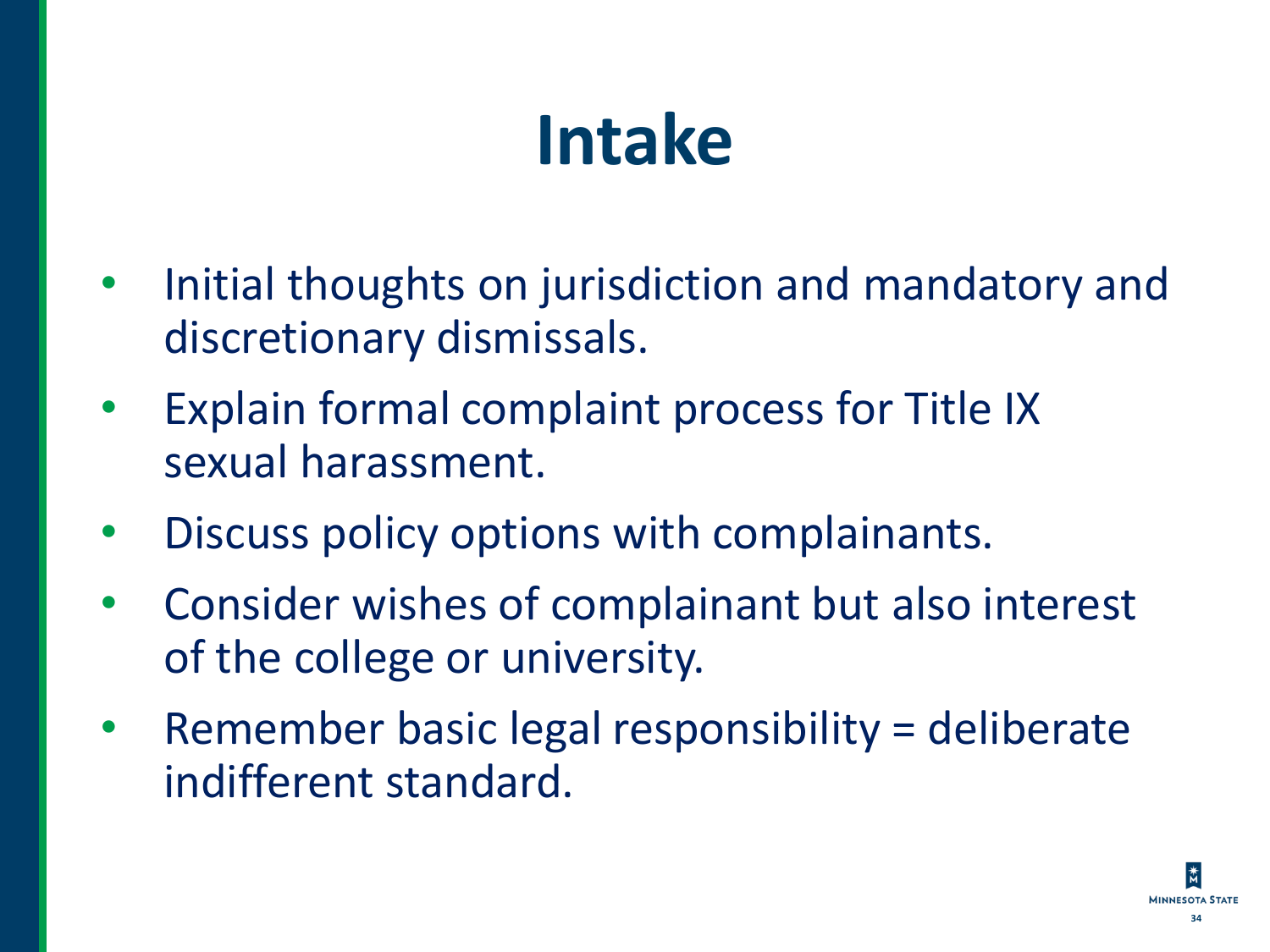# **Notice of Allegations**

- Upon formal complaint, provide written notice to both parties including:
	- Statements that:
		- Respondent is presumed not responsible
		- Determination of responsibility is made at the conclusion of the 1B.3.1 process
		- Right to advisor of choice who may be but is not required to be an attorney
		- Parties may inspect and review evidence
		- Inform parties of prohibiting knowingly making false statements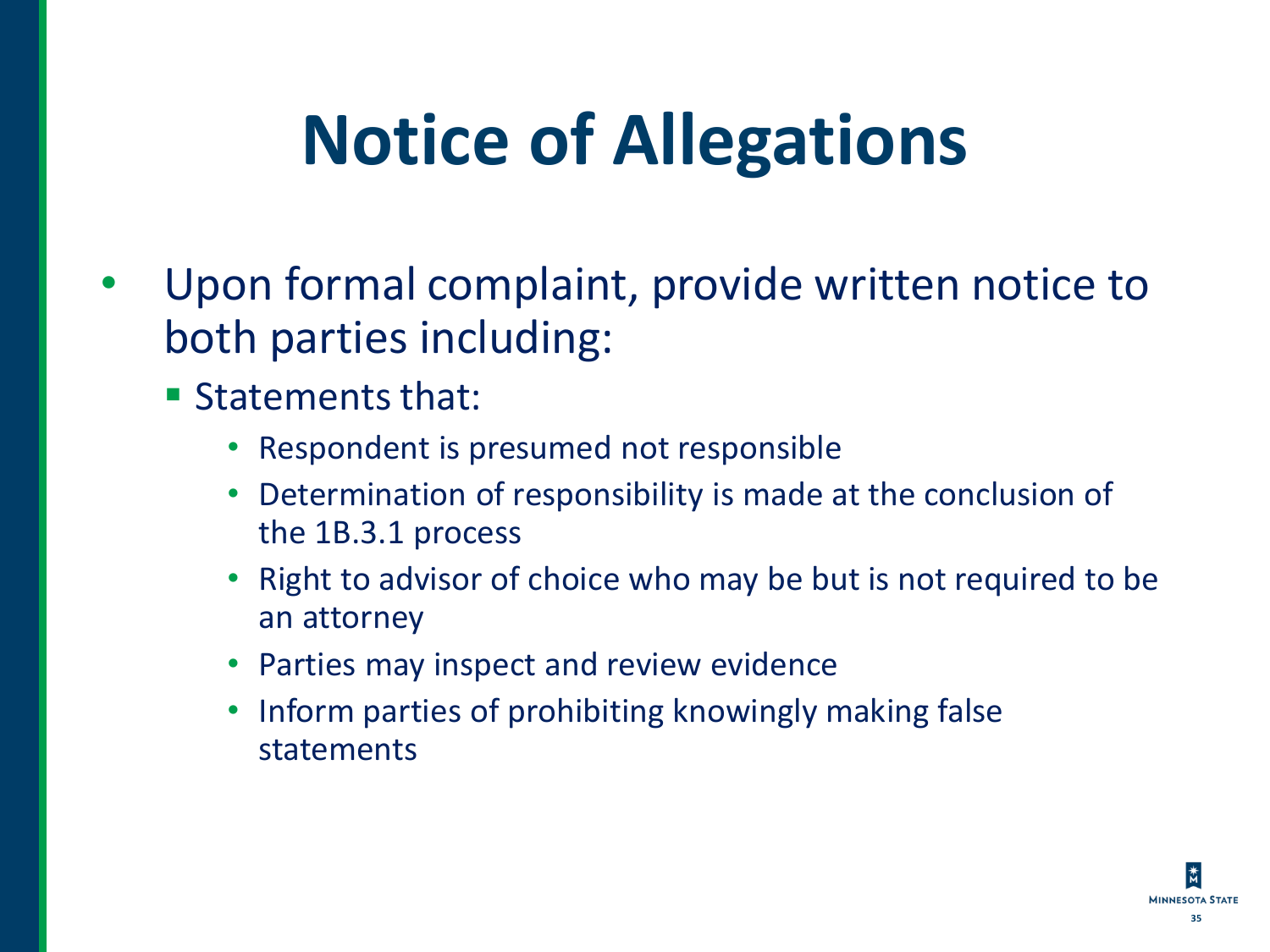#### **Interim Actions**

- Institution may remove a respondent from the education program or activity on an emergency basis if institution:
	- **Undertakes an individualized safety and risk analysis;**
	- **Determines that an immediate threat to the physical** health or safety of any student or other individual arising from the allegations justifies removal; and
	- **Provides the respondent with notice and an opportunity** to challenge the decision immediately following removal.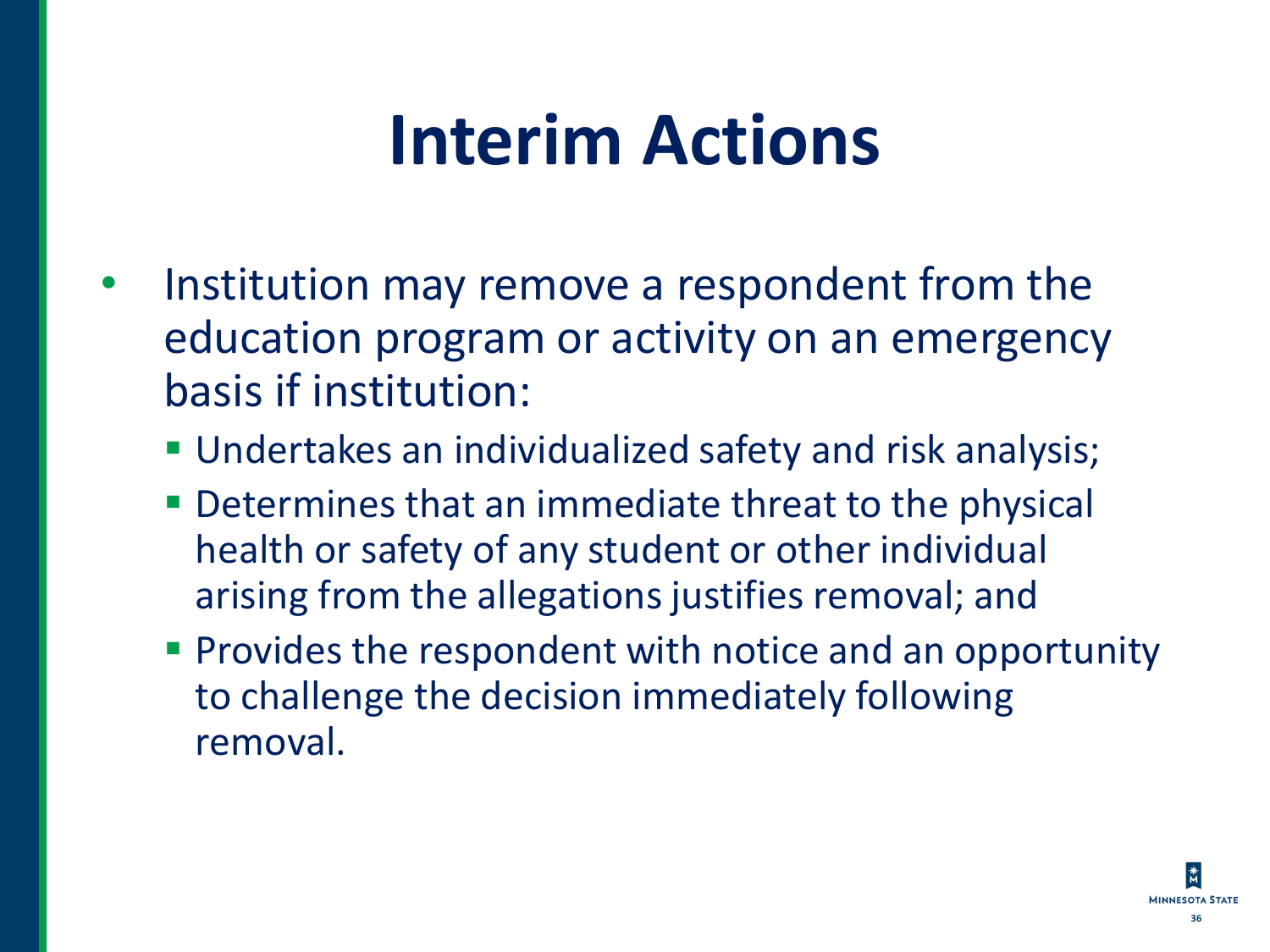### **Supportive Measures**

- Non-disciplinary, non-punitive individualized services
- Offered as appropriate, as reasonably available, and without fee or charge to complainant or respondent
- Before or after the filing of a formal complaint or where no formal complaint has been filed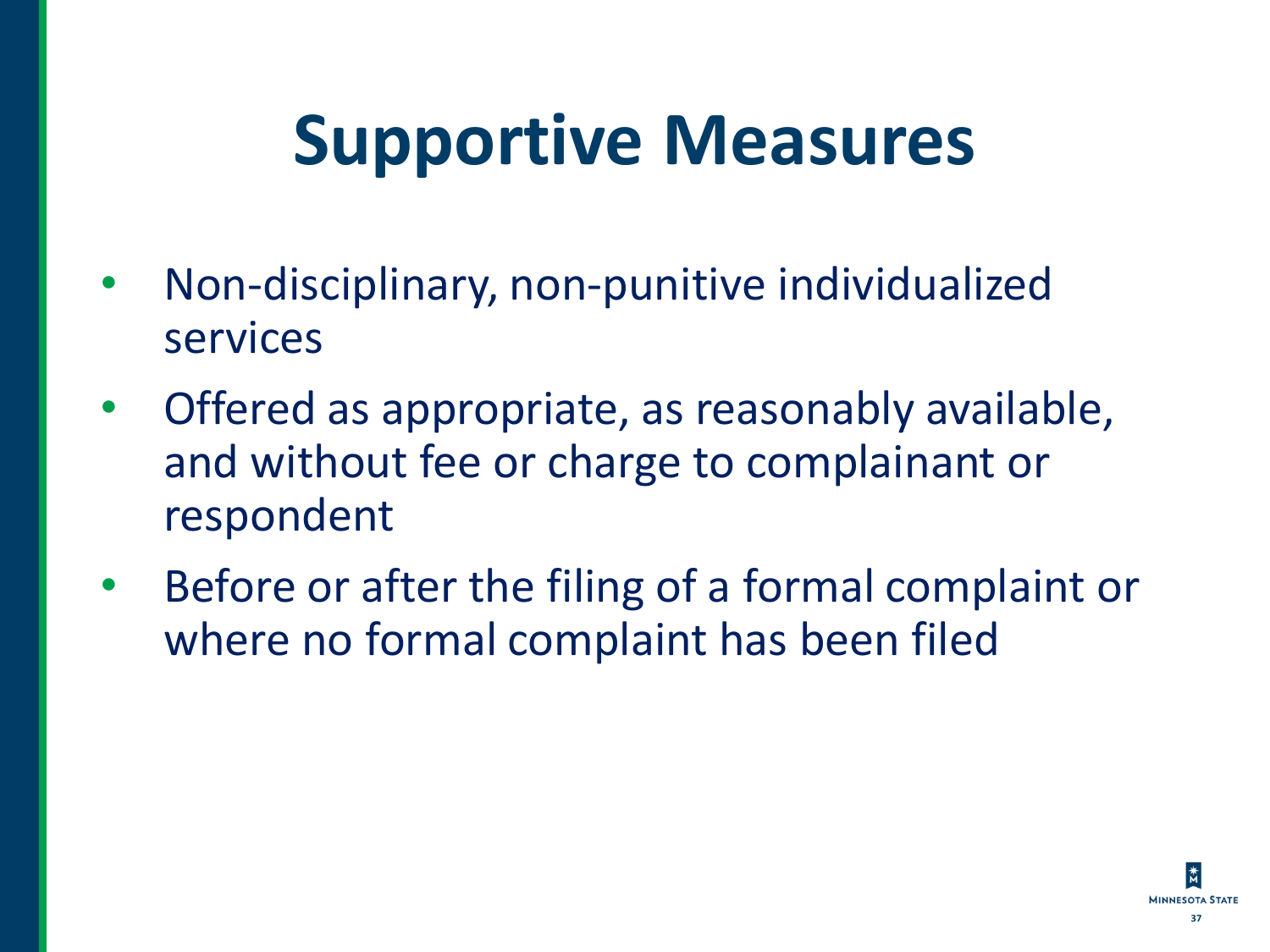# **Supportive Measures (cont.)**

- Designed to restore or preserve equal access to education program or activity, without unreasonably burdening the other party
- Includes measures designed to protect safety
	- **Of all parties**
	- **Educational environment**
	- **Deter sexual harassment**
- Must maintain as confidential as long as confidentiality does not impact ability of the institution to provide measures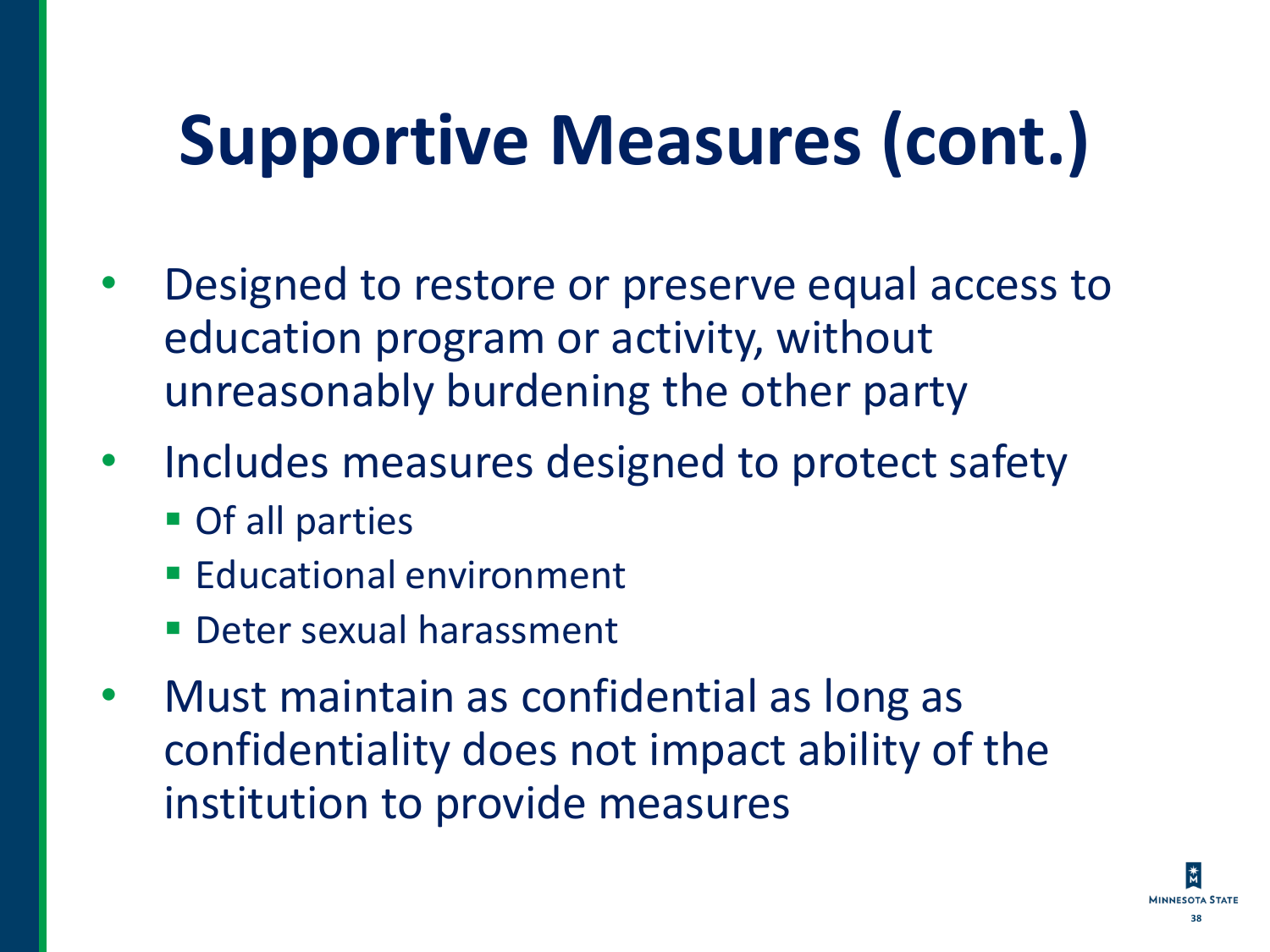### **Informal Resolution**

- May never require the parties to participate in an informal resolution process.
- May not condition enrollment/continuing enrollment, employment/continuing employment, or enjoyment of any other right on waiver of the right to an investigation and adjunction of formal complaint.
- May not offer or facilitate informal resolution to resolve allegations that an employee sexually harassed a student.

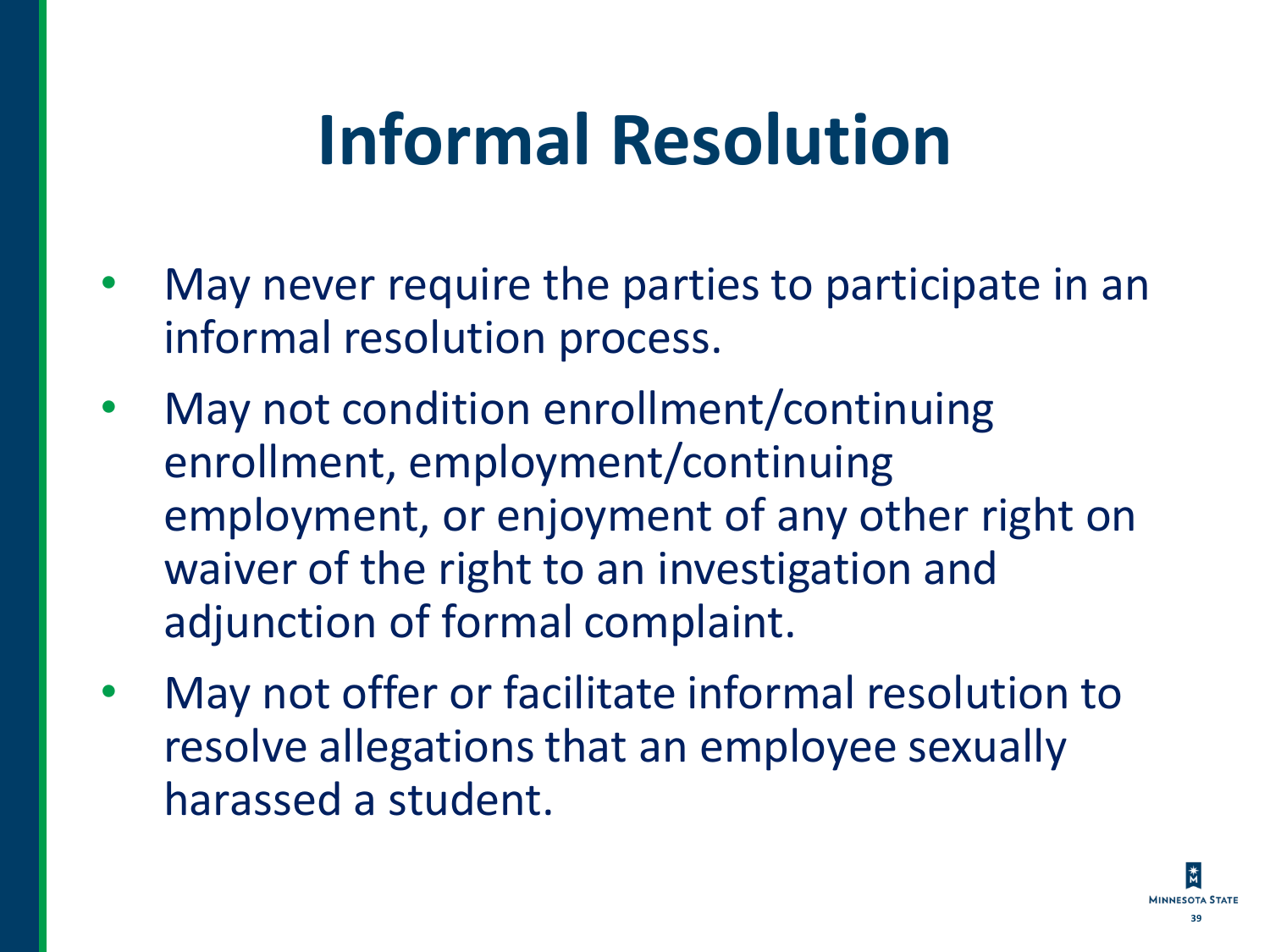# **Informal Resolution (cont.)**

- Any time prior to determination, may facilitate informal resolution process if:
	- **Provide parties with written notice disclosing** 
		- Allegations
		- Requirement of the informal resolution process including circumstances when it precludes the parties from resuming a formal complaint for the same allegations
		- Consequences resulting from participating in the informal resolution process, including records that are maintained and could be shared
		- Obtain parties' voluntary written consent to informal process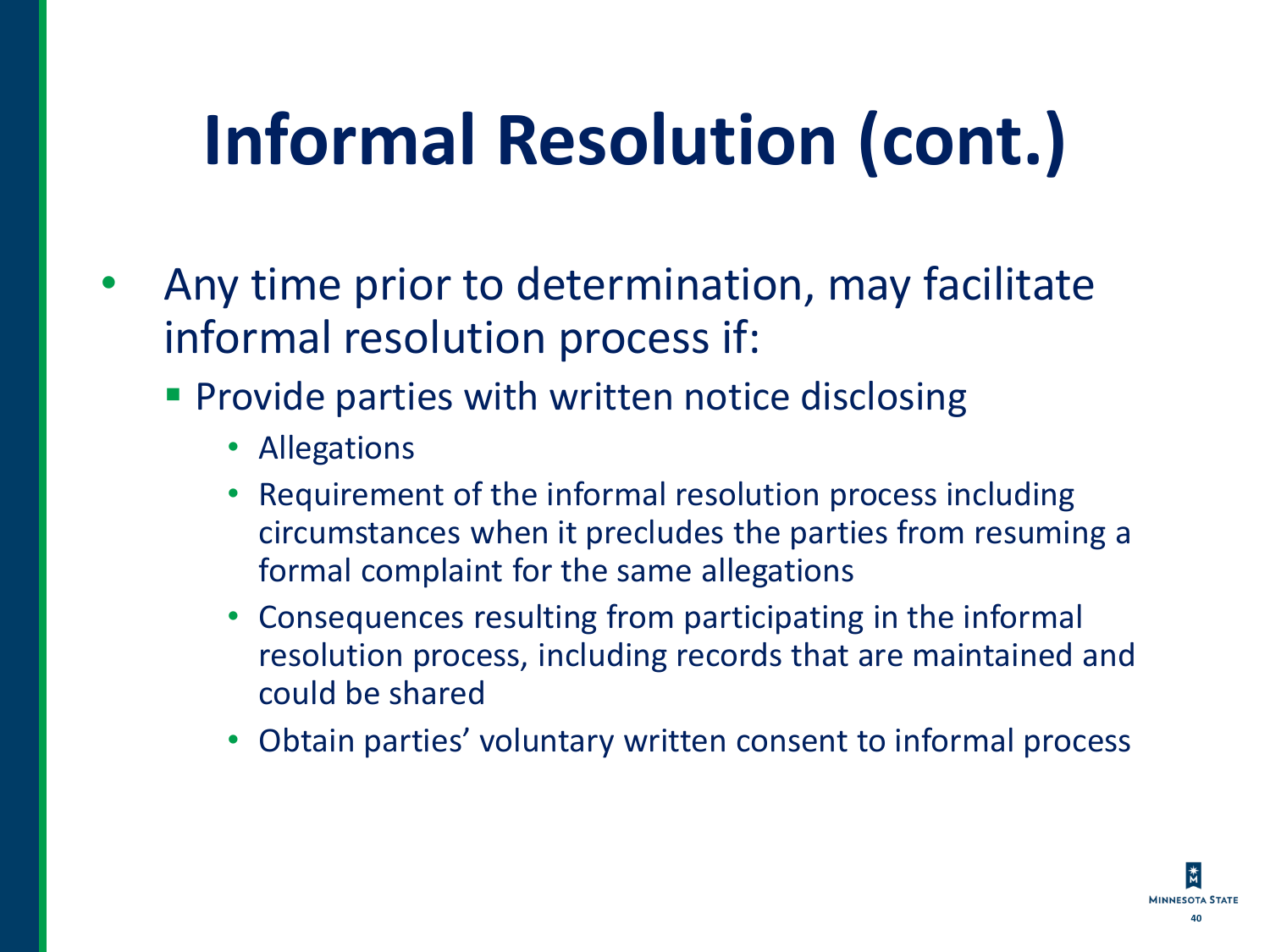# **Conclusion of the Interview**

- Thank the complainant for bringing the issue forward
- Give them your contact information in case they remember anything
- Explain future procedures and timeline
- Explain retaliation policy and procedure for reporting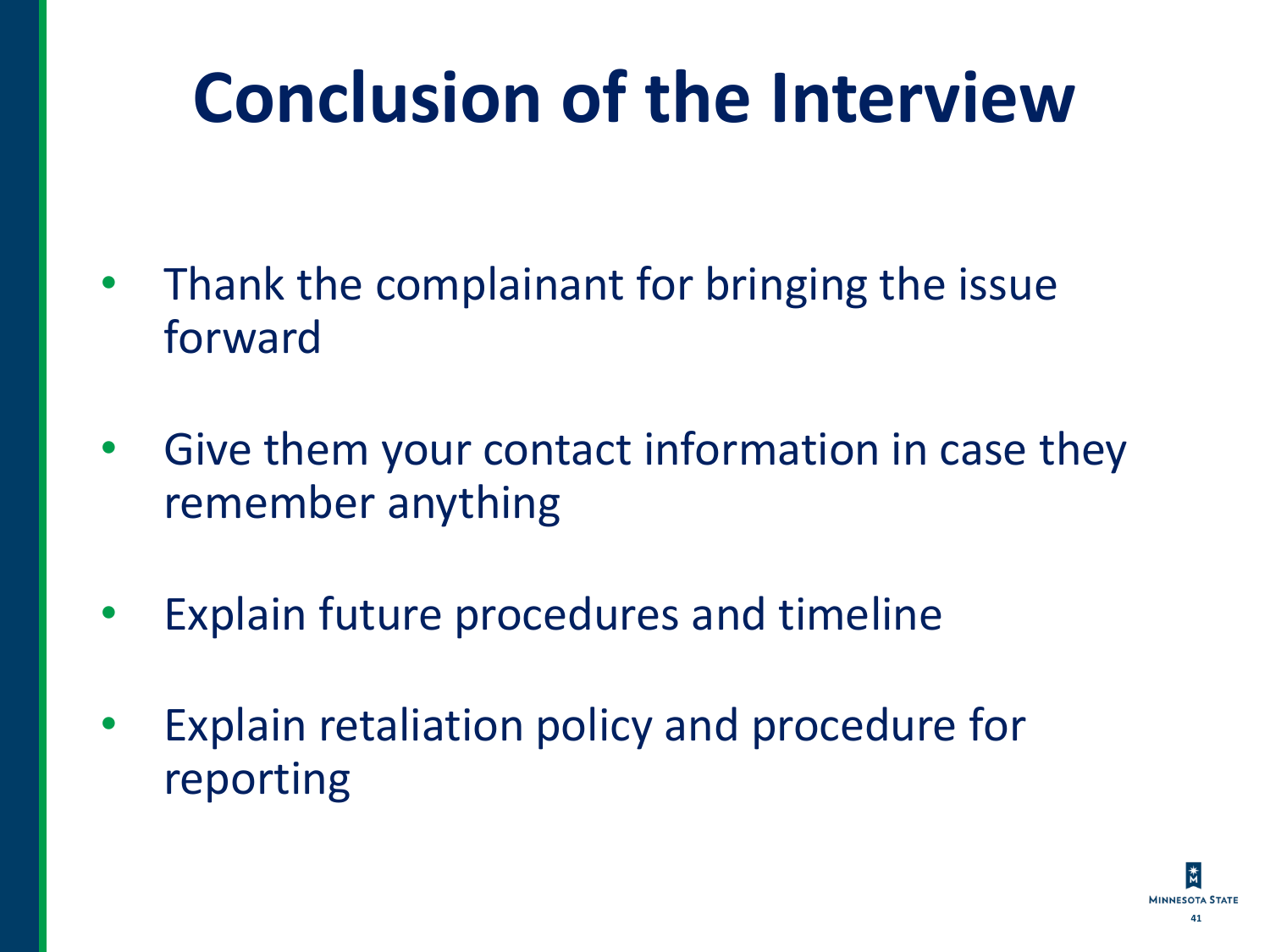#### **Questions & Answers**

Please Chat in your questions to the host or the panelists.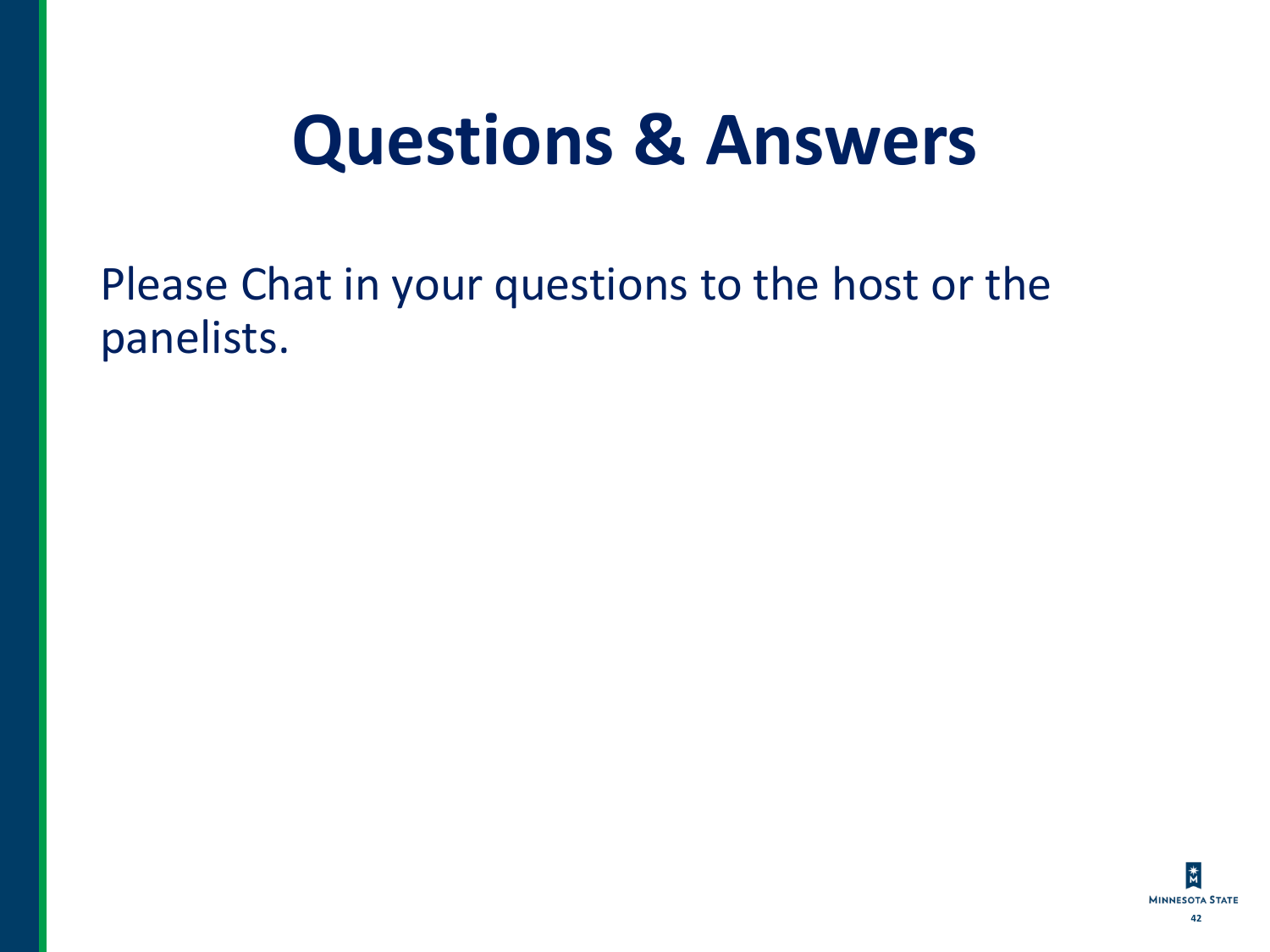#### **Minnesota State Contact Information**

#### **Office of Equity & Inclusion**

**Andriel Dees Interim System Diversity Officer** [andriel.dees@minnstate.edu](mailto:andriel.dees@minnstate.edu) 651-201-1484

**Desireè Clark Interim Civil Rights and Title IX Compliance Officer**

[desiree.clark@minnstate.edu](mailto:desiree.clark@minnstate.edu) 651-201-1417

#### **Office of General Counsel**

**Gary Cunningham General Counsel** [gary.cunningham@minnstate.edu](mailto:gary.cunningham@minnstate.edu) 651-201-1818

**Scott Goings Assistant General Counsel** [scott.goings@minnstate.edu](mailto:scott.goings@minnstate.edu) 651-201-1753